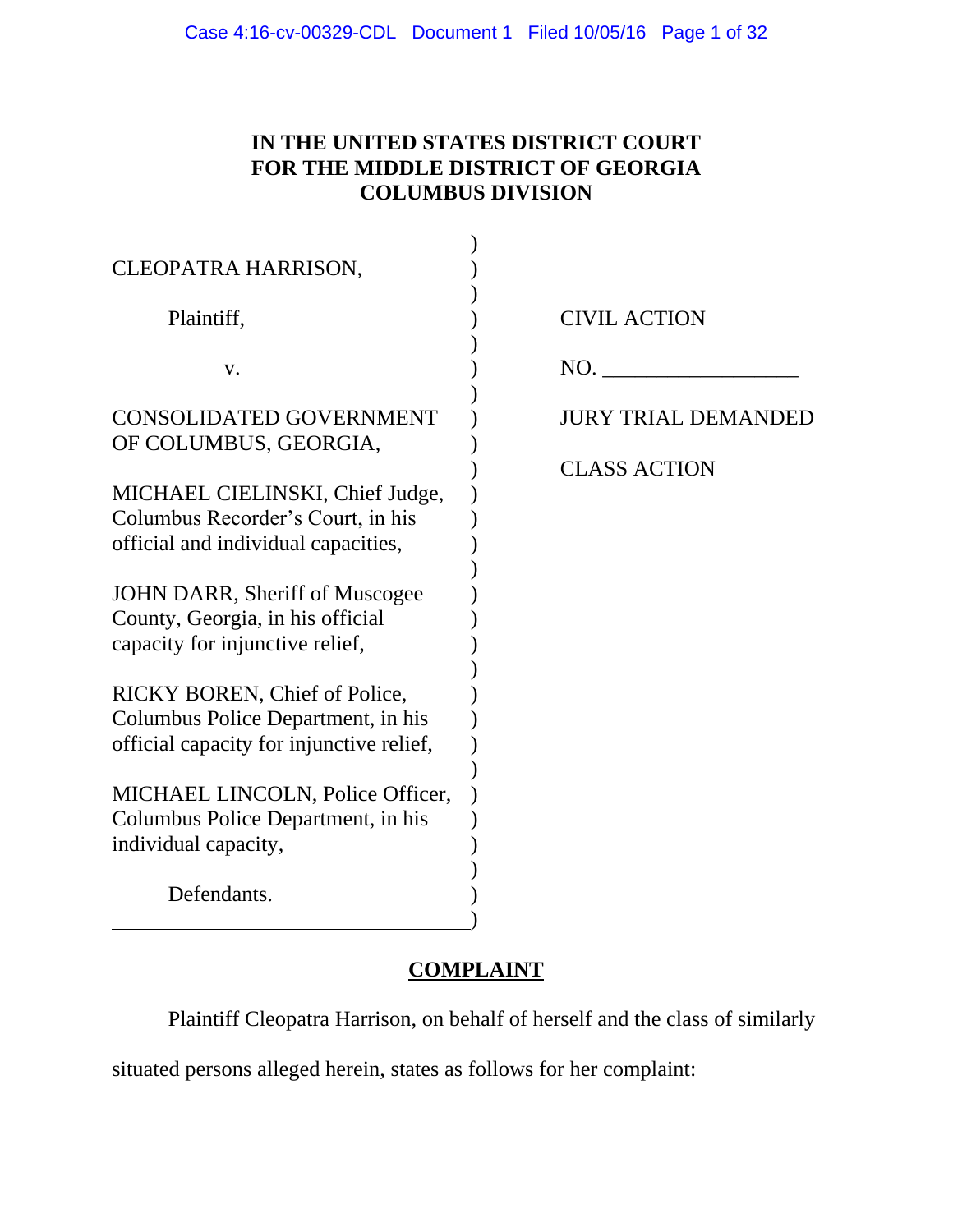#### **INTRODUCTION**

1. This is an action to stop a municipal government and its officers from imposing an illegal fee on women experiencing domestic violence and threatening to jail those who fail to pay.

2. Under the official policy of the Consolidated Government of Columbus, Georgia ("the City"), women who experience domestic violence are required to aid local law enforcement agencies in prosecuting people accused of violence against them. Women who express their lack of interest in doing so are ordered to pay a fee of at least \$50—and often several times that amount—without any consideration of the circumstances of their cases or their reasons for desiring not to prosecute. People ordered to pay these illegal fees are further threatened with summary incarceration if they fail to pay.

3. Plaintiff Cleopatra Harrison was injured by the City's policy when she appeared at a preliminary hearing for her boyfriend, who was charged with assaulting her. After a police officer recounted the facts of the assault, Harrison truthfully affirmed those facts but expressed her wish not to serve as a witness for the prosecution. Without any further inquiry, Defendant Judge Michael Cielinski assessed a \$150 "victim assessment" fee against Harrison. Harrison, who is indigent, lacked the funds to immediately pay the fee, so she was given a document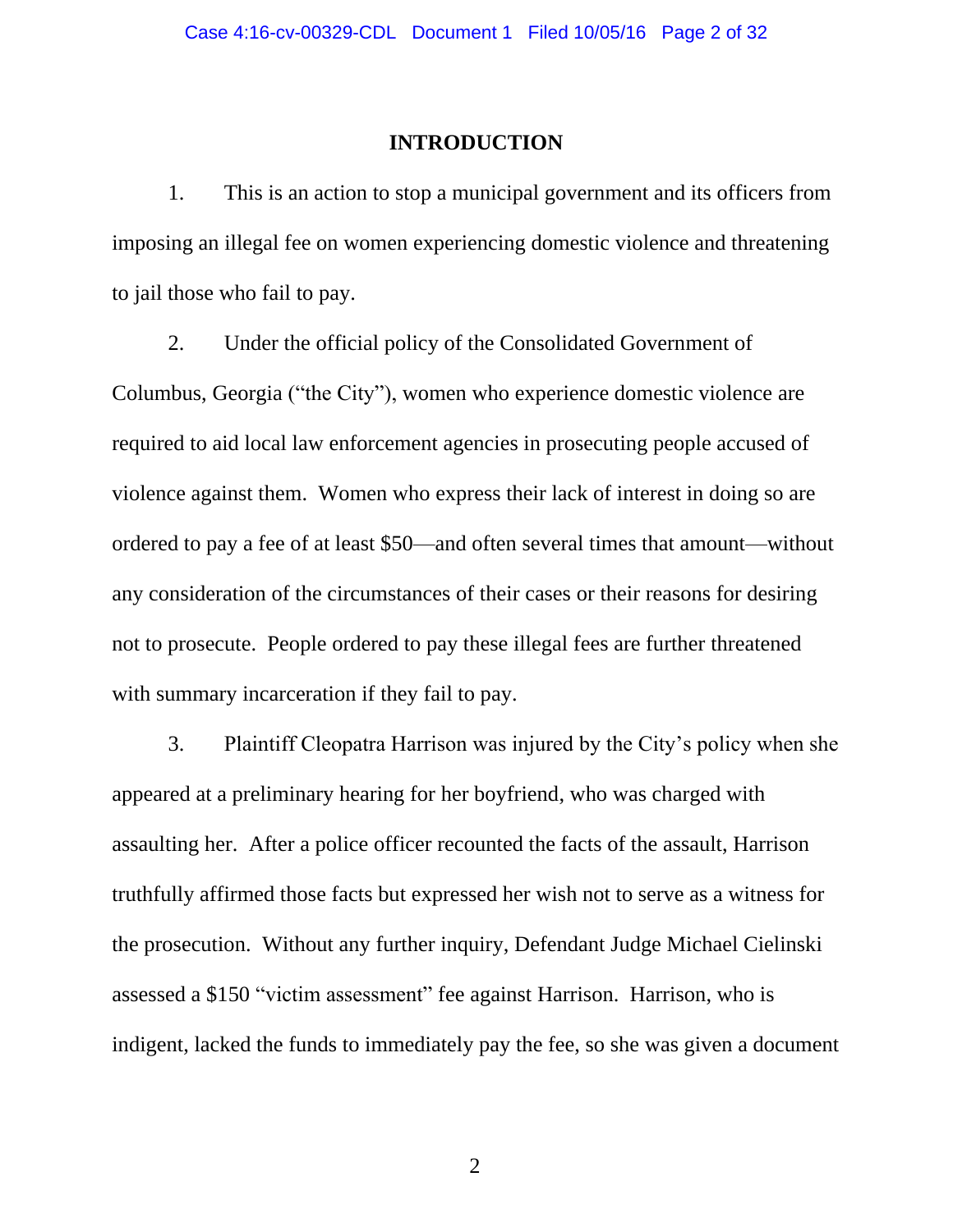#### Case 4:16-cv-00329-CDL Document 1 Filed 10/05/16 Page 3 of 32

warning that an arrest warrant would be summarily issued if she failed to pay within one week.

4. Minutes after Harrison was assessed a \$150 fee for expressing her wish not to pursue criminal charges, Harrison was shoved against a courthouse wall by Defendant Officer Michael Lincoln, handcuffed, placed in jail, and charged with giving Lincoln unspecified "fake information" four days earlier. In fact, Harrison was truthful during all interactions with law enforcement, and Defendant Lincoln had no arguable basis for arresting Harrison. The arrest was solely to punish Harrison for her viewpoint on whether the City should prosecute her boyfriend.

5. Defendants' policy of imposing unauthorized fines on people who experience domestic violence and their further policy of threatening to summarily jail crime victims for nonpayment of an illegal fine further no legitimate governmental interest, violate the fundamental rights of domestic-violence victims, and lack any basis in Georgia law. The Court should enjoin Defendants' unlawful practices to prevent further injury to Cleopatra Harrison and others similarly situated. In addition, the Court should award compensatory and punitive damages to Harrison and similarly situated persons to redress Defendants' violations of fundamental rights and to deter similar conduct by these Defendants.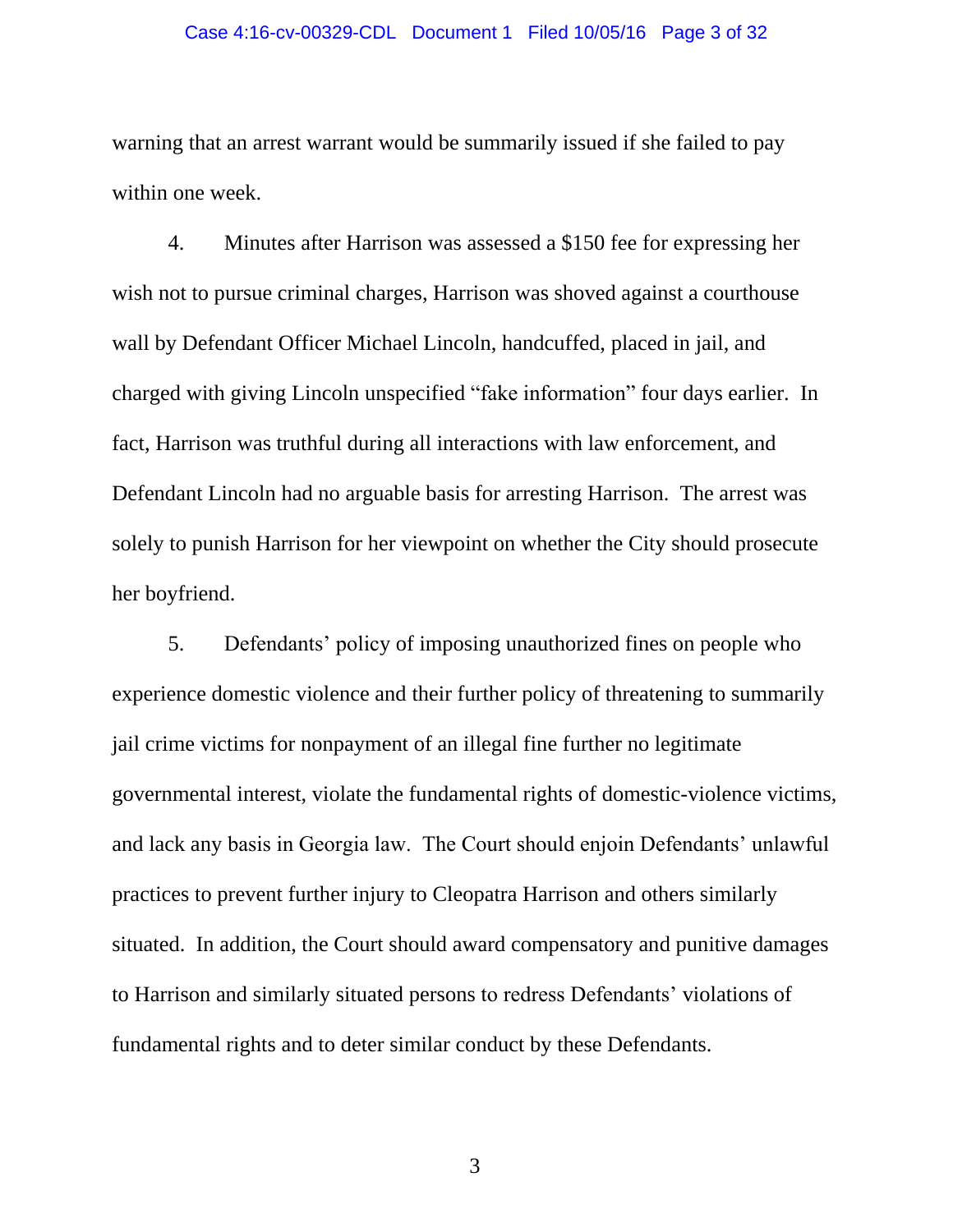#### **JURISDICTION AND VENUE**

6. This Court has subject-matter jurisdiction under 28 U.S.C. § 1331 because this action arises under the laws and Constitution of the United States and 42 U.S.C. § 1983. The Court has supplemental jurisdiction under 28 U.S.C. § 1367. This Court is authorized to grant declaratory and injunctive relief pursuant to 28 U.S.C. §§ 2201 and 2202.

7. Venue is proper in this Court under 28 U.S.C. § 1391 because at least one Defendant resides in this District and Division and all Defendants reside in this State, and because a substantial part of the events or omissions giving rise to the claims set forth in this complaint occurred within this District and Division.

#### **PARTIES**

#### **A. Plaintiff Cleopatra Harrison**

8. Plaintiff Cleopatra Harrison is a 22-year-old African-American woman who resides in Columbus, Georgia.

#### **B. Defendants**

9. Defendant Consolidated Government of Columbus, Georgia ("the City"), is a municipal governmental entity located in this District and Division. The City has authority over the City of Columbus as well as Muscogee County, Georgia. As discussed herein, the City's policies, practices, and customs were a moving force in the constitutional violations described in this complaint.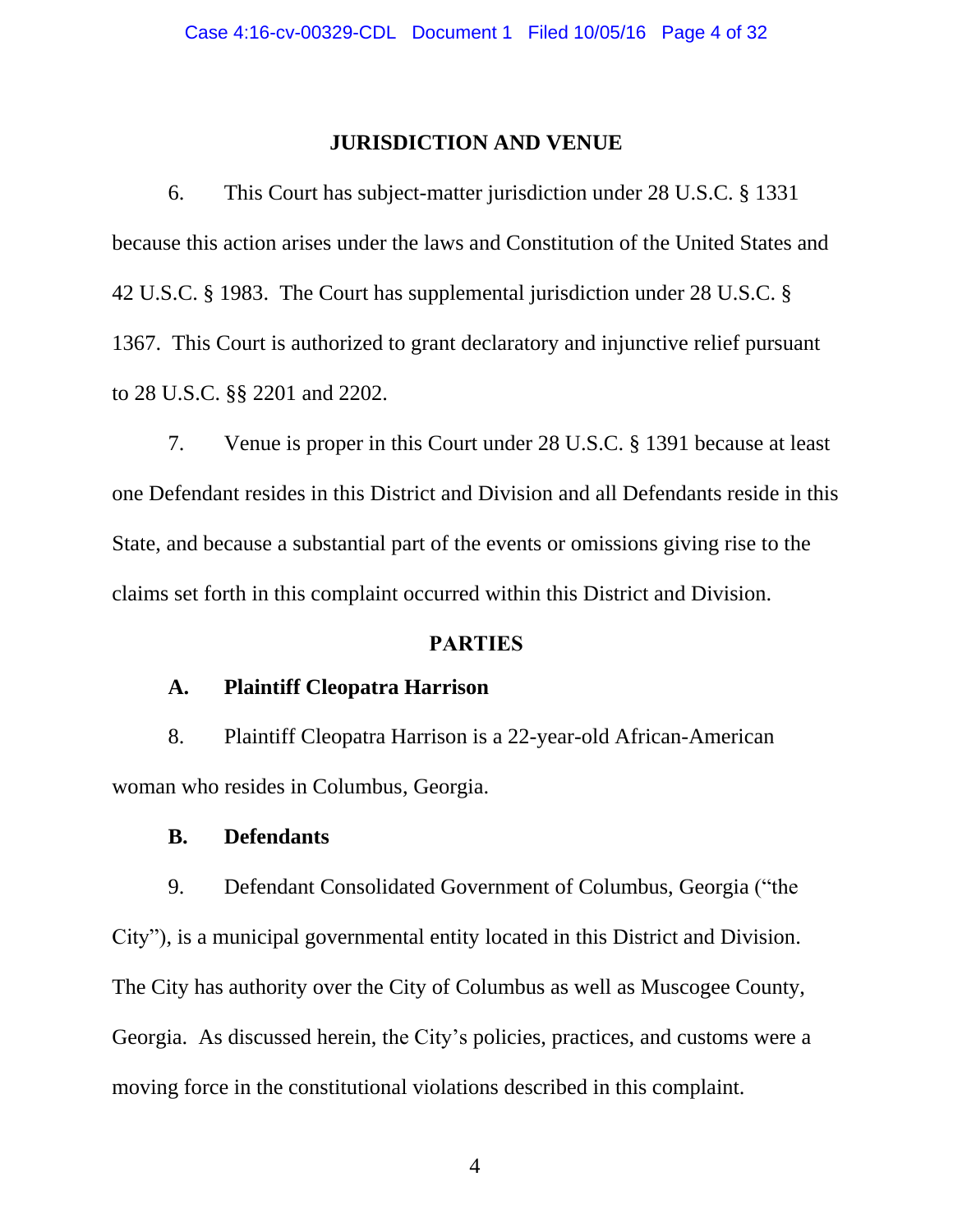10. Defendant Michael Cielinski is the chief judge of the Columbus Recorder's Court. He resides in this District and Division. He is the final policymaker for the City with respect to the participation of the Columbus Recorder's Court in implementing the policies challenged in this complaint. Cielinski caused, authorized, condoned, ratified, approved, participated in, or knowingly acquiesced in the illegal policies or practices described in this complaint. His actions and inactions were deliberately indifferent to the constitutional rights of Plaintiff. He is sued in his individual capacity and in his official capacity as chief judge of the Recorder's Court. At all times pertinent to this action, he was acting under color of state law.

11. Defendant John Darr is the sheriff of Muscogee County, Georgia. He resides in this District and Division. He is responsible for enforcing warrants issued in connection with the policies challenged in this complaint, including any warrant that has been or will be issued against the Plaintiff. He is sued in his official capacity for injunctive relief only. At all times pertinent to this action, he was acting under color of state law.

12. Defendant Ricky Boren is the chief of the Columbus Police Department. He resides in this District and Division. He is the final policymaker for the City with respect to the participation of Columbus Police Department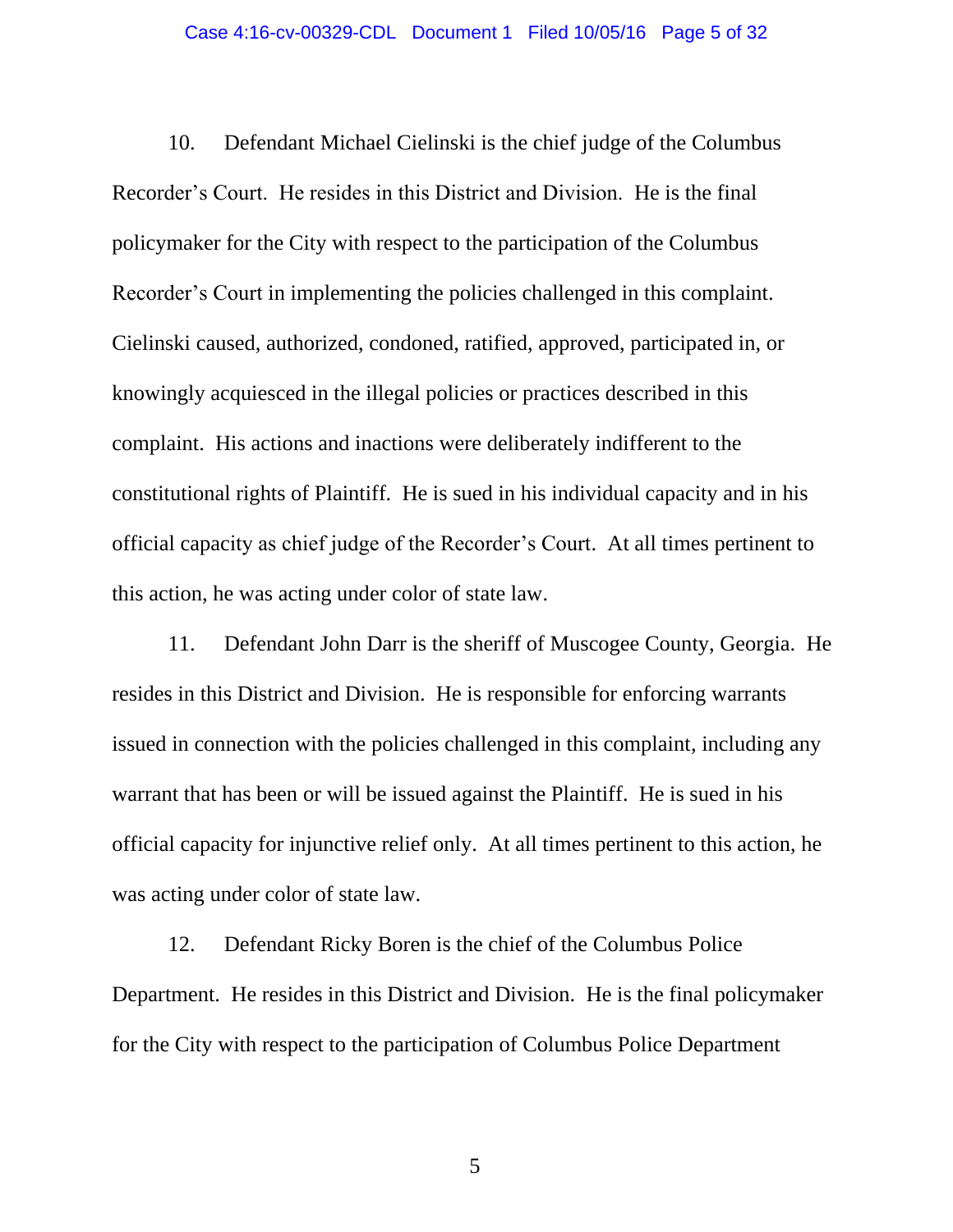#### Case 4:16-cv-00329-CDL Document 1 Filed 10/05/16 Page 6 of 32

officers in implementing the policies challenged in this complaint. Boren caused, authorized, condoned, ratified, approved, participated in, or knowingly acquiesced in the illegal policies or practices described in this complaint. His actions and inactions were deliberately indifferent to the constitutional rights of Plaintiff. He is sued in his official capacity for injunctive relief only. At all times pertinent to this action, he was acting under color of state law.

13. Defendant Michael Lincoln is a police officer employed by Columbus Police Department. He resides in this District and this Division. Lincoln's actions and inactions were deliberately indifferent to the constitutional rights of Plaintiff. He is sued in his individual capacity. At all times pertinent to this action, he was acting under color of state law.

#### **STATEMENT OF FACTS**

#### **A. The Domestic-Violence Victim Participation Policy**

14. Under an official and longstanding policy and practice, the Consolidated Government of Columbus, Georgia ("the City"), requires every person who has experienced domestic violence to participate in any prosecution that arises from the report of that violence to law enforcement officers ("the Domestic-Violence Victim Participation Policy").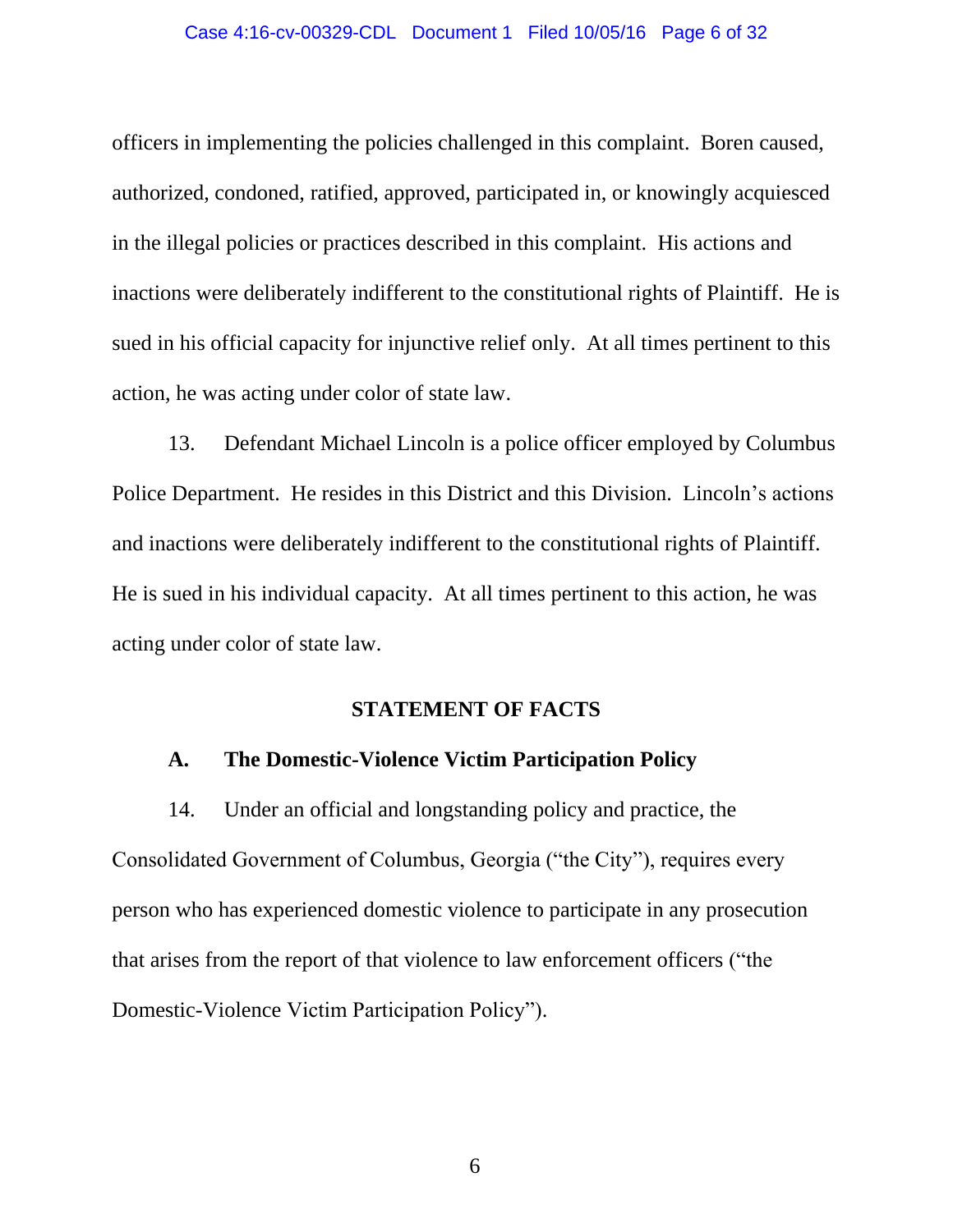15. The City's policy and practice designates any person who experiences domestic violence a "prosecuting witness." The City then enlists every prosecuting witness into the service of local police and prosecutors.

16. Columbus Police Department officers, with the knowledge and acquiescence of Defendant Ricky Boren, implement the City's policy by instructing victims of crime that they must assist the government in its law enforcement functions. Crime victims who choose not to prosecute are threatened by City police officers with a substantial fine.

17. The City enforces its policy through a municipal ordinance. Under Section 2-15.2(1) of the City's Code of Ordinances, the City imposes "[a] minimum charge of \$50.00 for dismissing a case in recorder's court, such charge to be paid by the prosecuting witness that refuses to prosecute the case." The ordinance provides no maximum fee, no standards by which the fee is imposed, and no discretion to decline to impose the fee.

18. As a matter of official City custom and practice, when a crime victim indicates to City officials or police officers that she does not wish to serve as a witness for the prosecution, the victim is escorted by a City officer to address a judge of the Columbus Recorder's Court. After the victim expresses her desire not to prosecute the accused for any reason, the judge, without any inquiry or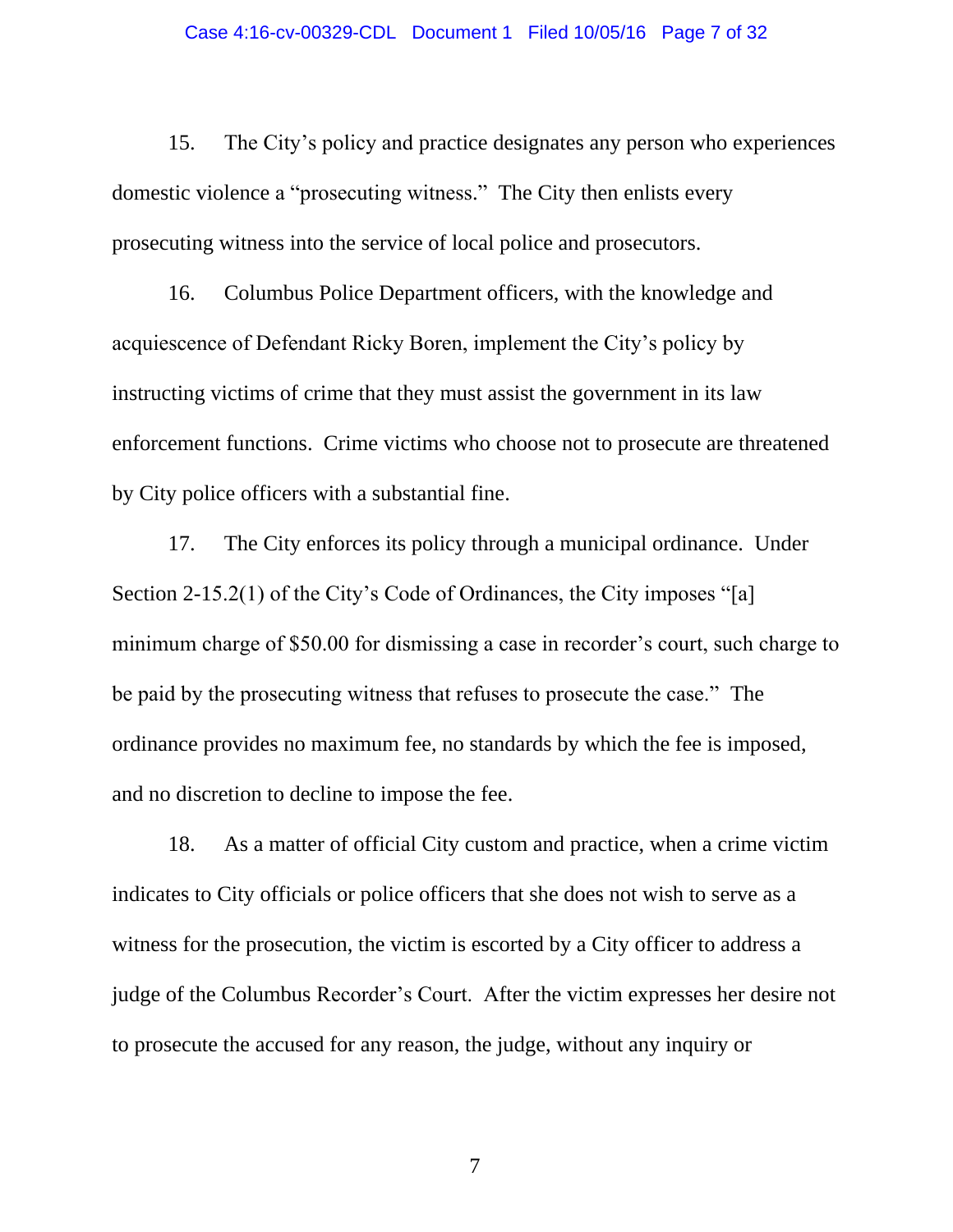#### Case 4:16-cv-00329-CDL Document 1 Filed 10/05/16 Page 8 of 32

adjudicatory process, executes the City's policy by instructing the victim to pay the administrative fee required by the City's ordinance.

19. The judge then sets the amount of the administrative fee under the administrative authority delegated to the judge by the City. The judge bills the crime victim at an hourly rate for the amount of time that City police officers allege they spent investigating the case. The hourly rate is ad hoc and has no relationship to the actual cost of the law enforcement functions performed.

20. The judge then compounds the injury to the victim by ordering that the victim will be summarily arrested if she does not pay the fee by a certain date.

21. In setting and imposing fees on women who have experienced domestic violence, Recorder's Court judges exercise delegated executive, administrative, or quasi-legislative powers of the City government. Their role in executing the policy is indistinguishable from administrative functions carried out by executive officials in the City government.

22. In setting and imposing fees on women who have experienced domestic violence, Recorder's Court judges have no personal jurisdiction over the victim and no subject matter jurisdiction over any case to which the victim is a party, nor do the judges have any inherent authority to impose fees in the manner dictated by the City's policy. This administrative execution of the City's ordinance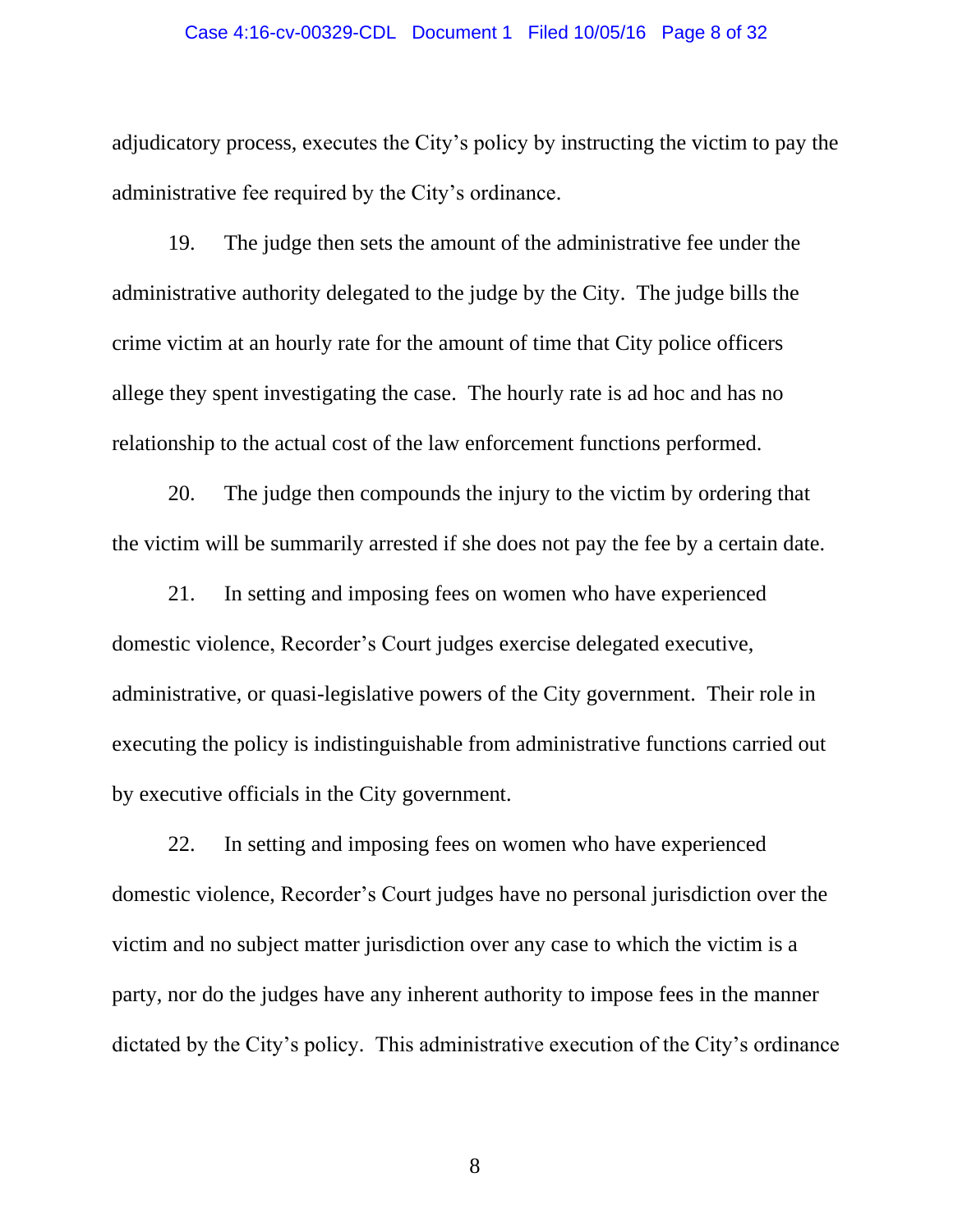is not a judicial act and is in clear absence of all jurisdiction to punish crime victims.

23. The City's policy provides no standards or limitations for setting the fee for a particular victim.

24. People subject to the fee are provided no meaningful notice that the fee will be assessed in a particular case.

25. People subject to the fee are never advised that they may explain their circumstances to the judge and have the fee waived, because the fee is mandatory under the City's official, written policy. Nor are crime victims informed of the standards that determine the amount of the fee, because there are no standards.

26. The City's policy provides no way for people to challenge the fees imposed on them. The City delegates final authority to Recorder's Court judges to execute its policy of assessing fees in any amount over \$50. The fees are not incorporated into a judgment from which an appeal could be taken.

27. Defendant Michael Cielinski, in his role as chief judge of the Recorder's Court, has final authority over the court's administrative policies and practices, including practices involved in imposing fees under Section 2-15.2(1) of the City's Code of Ordinances. Although he has the authority to establish standards binding on other Recorder's Court judges in order to regulate the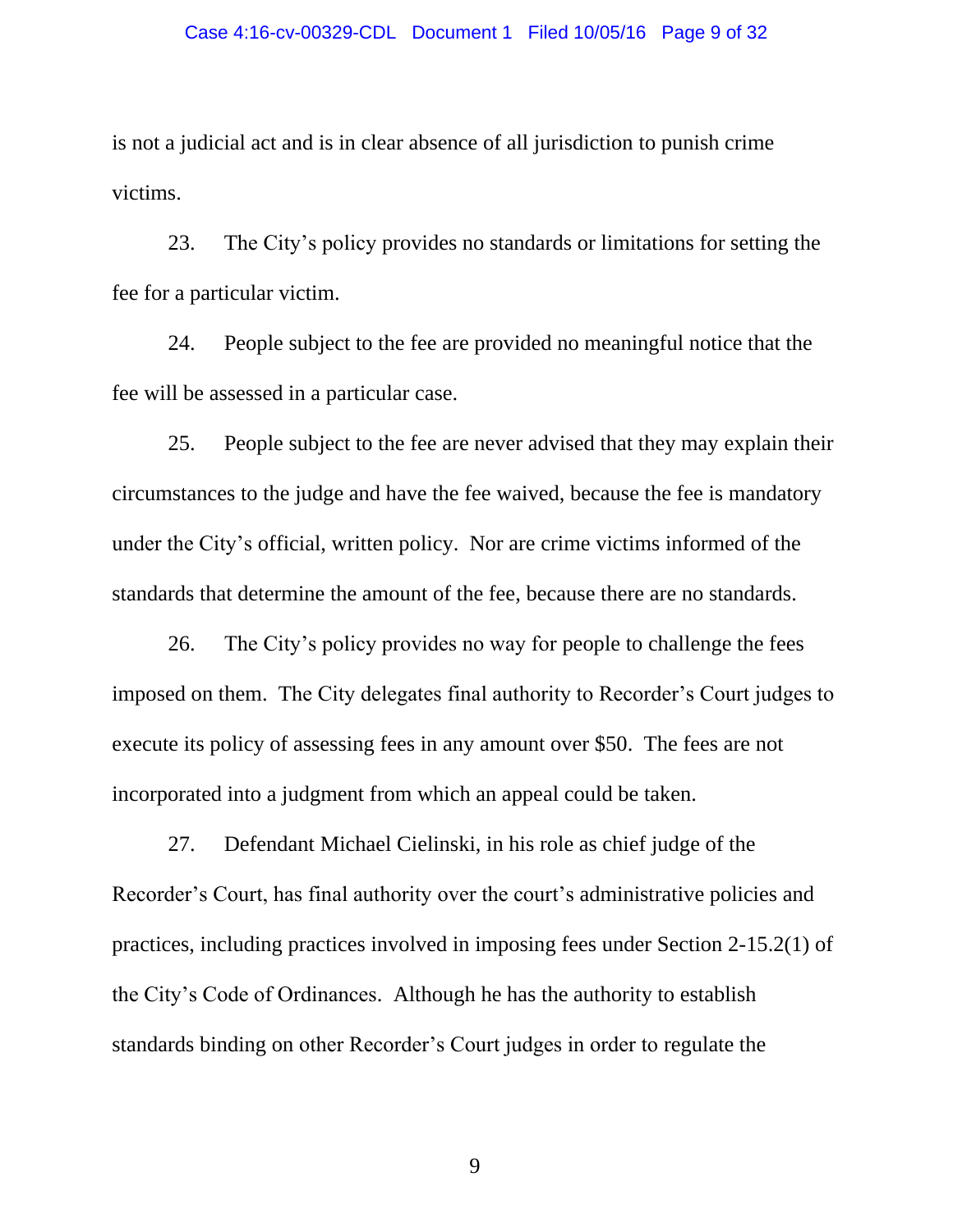#### Case 4:16-cv-00329-CDL Document 1 Filed 10/05/16 Page 10 of 32

Recorder's Court's imposition of fees under the ordinance, Defendant Cielinski has taken no action to limit the reach or application of the ordinance.

28. A person's decision not to prosecute a case has no legal effect on the right of the City's prosecutors or state prosecutors to bring charges against someone accused of crime. Regardless of a crime victim's views, prosecutors may still subpoena a victim as a witness and use any evidence gathered during an investigation in a criminal prosecution.

29. Under Georgia law, there is no authority for the City's broad policy of punishing victims of domestic violence. Georgia does not permit such fees unless there is a finding by a judge that the alleged victim's original complaint was both "unfounded *and* malicious." O.C.G.A. § 17-11-4(b) (emphasis added). In contrast, the City's policy does not consider a crime victim's reasons for making a complaint, the accuracy of her statements to law enforcement officers, or her reasons for desiring not to be involved in a prosecution.

30. Defendant Cielinski has implemented the City's policy with reckless disregard for the rights of Plaintiff and similarly situated crime victims. The constitutional violations described in this complaint would not have occurred had Defendant Cielinski not acquiesced in enforcing the City's policy and failed to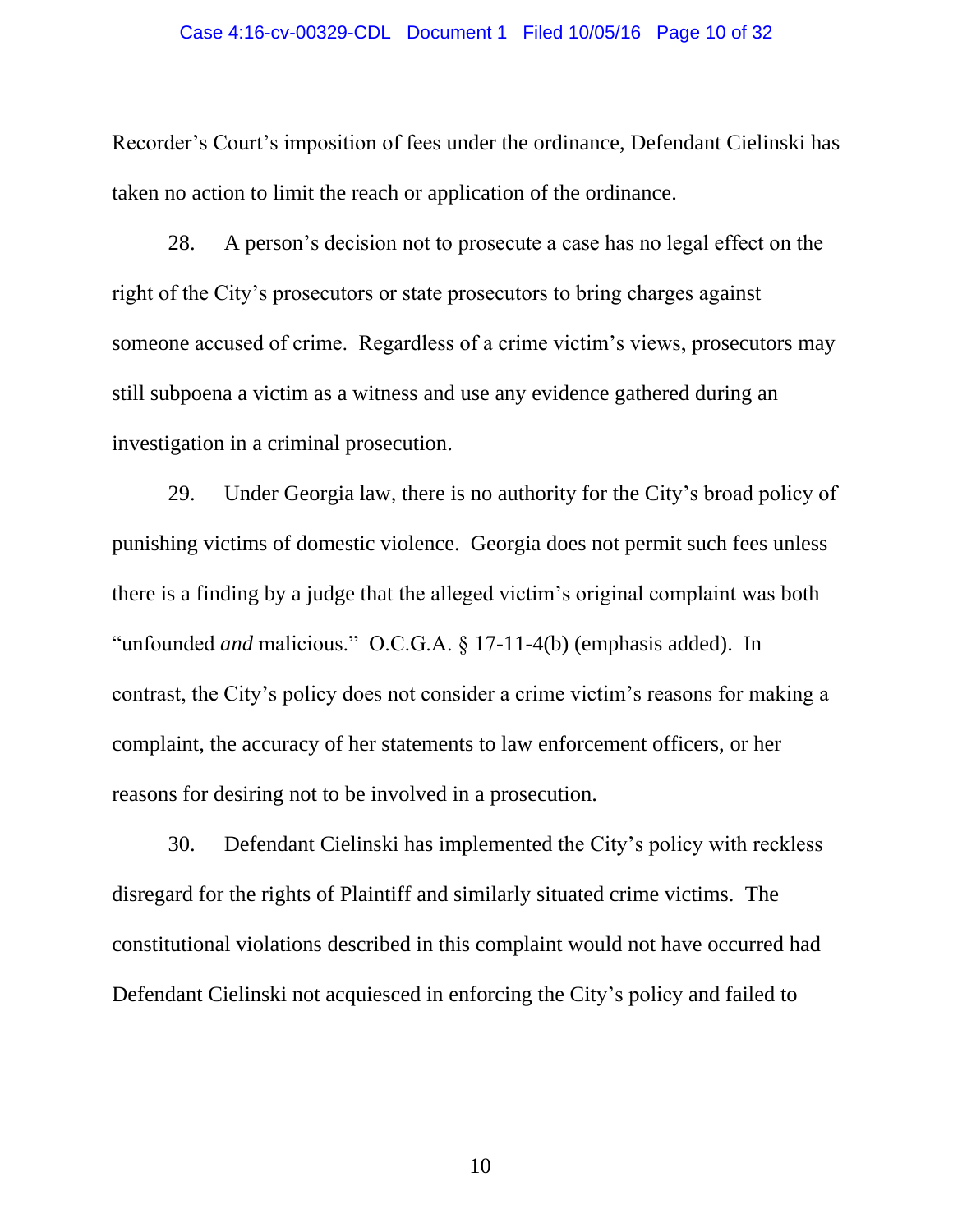exercise his authority as chief judge to limit the imposition of fees by Recorder's Court judges.

31. Defendant Ricky Boren, in his role as chief of the Columbus Police Department, is responsible for implementing the City's Domestic-Violence Victim Participation Policy with respect to the Columbus Police Department and its officers. Among other things, Defendant Boren and his subordinate officers are responsible for (a) informing victims of domestic violence of their duty to join in prosecutions under the City's policy, and (b) threatening victims of domestic violence with monetary assessments if the victims ask to drop charges against an accused. Defendant Boren has followed the City's policy with reckless disregard for the rights of Plaintiff and similarly situated crime victims. The constitutional violations described in this complaint would not have occurred had Defendant Boren not acquiesced in enforcing the City's policy.

32. Defendant John Darr, in his role as Sheriff of Muscogee County, Georgia, is responsible for implementing the City's Domestic-Violence Victim Participation Policy with respect to the Muscogee County Sheriff's Office and its officers and deputies. Among other things, Defendant Darr and his subordinate officers are responsible for enforcing summary arrest warrants issued for Plaintiff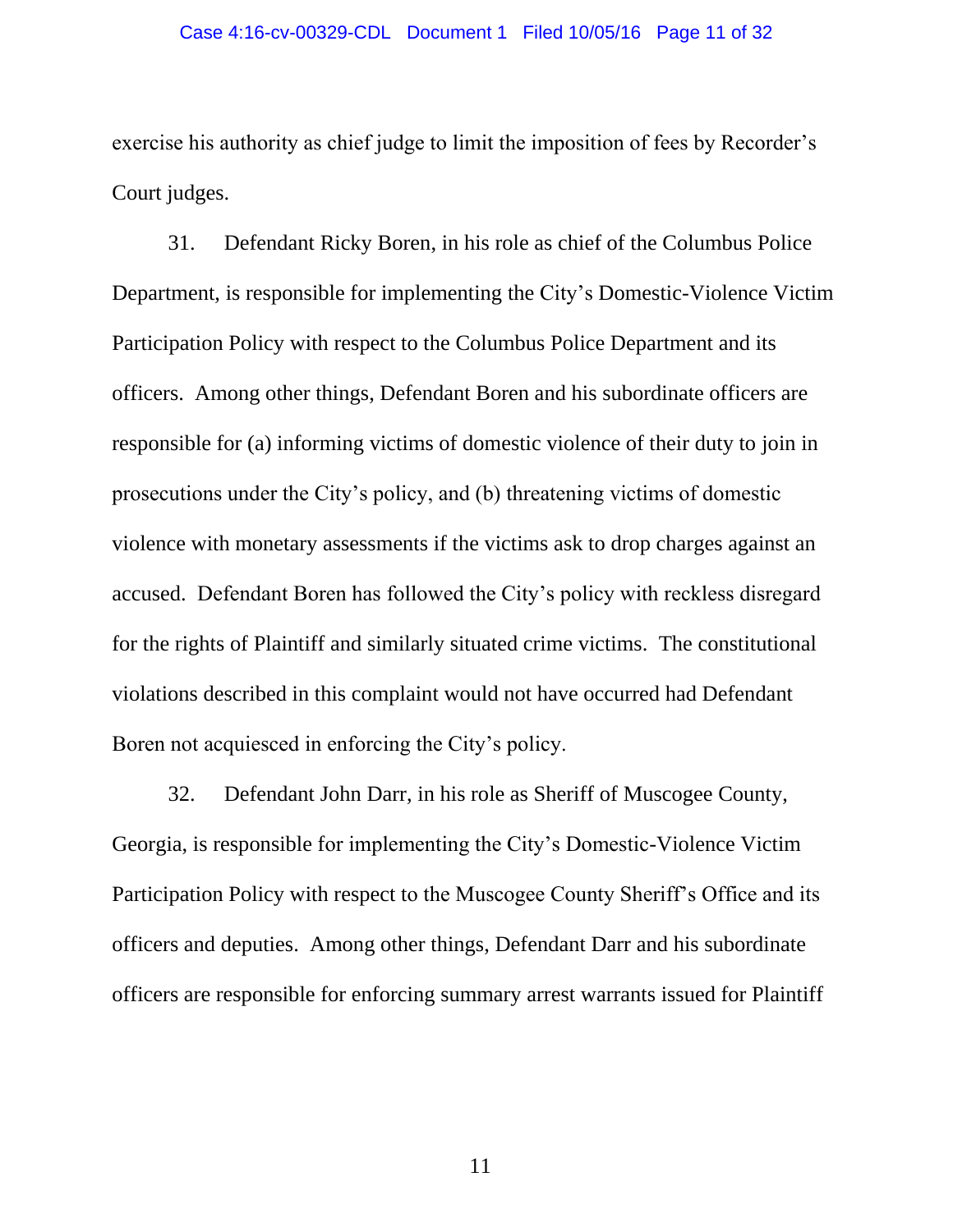#### Case 4:16-cv-00329-CDL Document 1 Filed 10/05/16 Page 12 of 32

and any other victim of domestic violence who fails to pay a fee assessed under the City's policy.

33. The City's Domestic-Violence Victim Participation Policy and all policies, customs, and practices associated with enforcing the Policy reflect the official policy of the City made or acquiesced in by the City or its final policymakers.

34. All money collected under the City's Domestic-Violence Victim Participation Policy is provided to the City and placed in the City's general fund.

35. Defendants' conduct with respect to maintaining and enforcing the Domestic-Violence Victim Participation Policy was and is willful, deliberate, and malicious. Defendants' actions involved reckless or callous indifference to the rights of Plaintiff and similarly situated crime victims.

36. Defendants' policies and practices are applied uniformly to every crime victim who expresses her desire not to prosecute. In each case, a City police officer informs the victim of her duty under the City's policy to aid the City in its law enforcement functions. In each case, a City police officer threatens the victim with a fee if she expresses her desire to drop charges against an accused. In each case, a fee is imposed on the victim with no inquiry into the victim's circumstances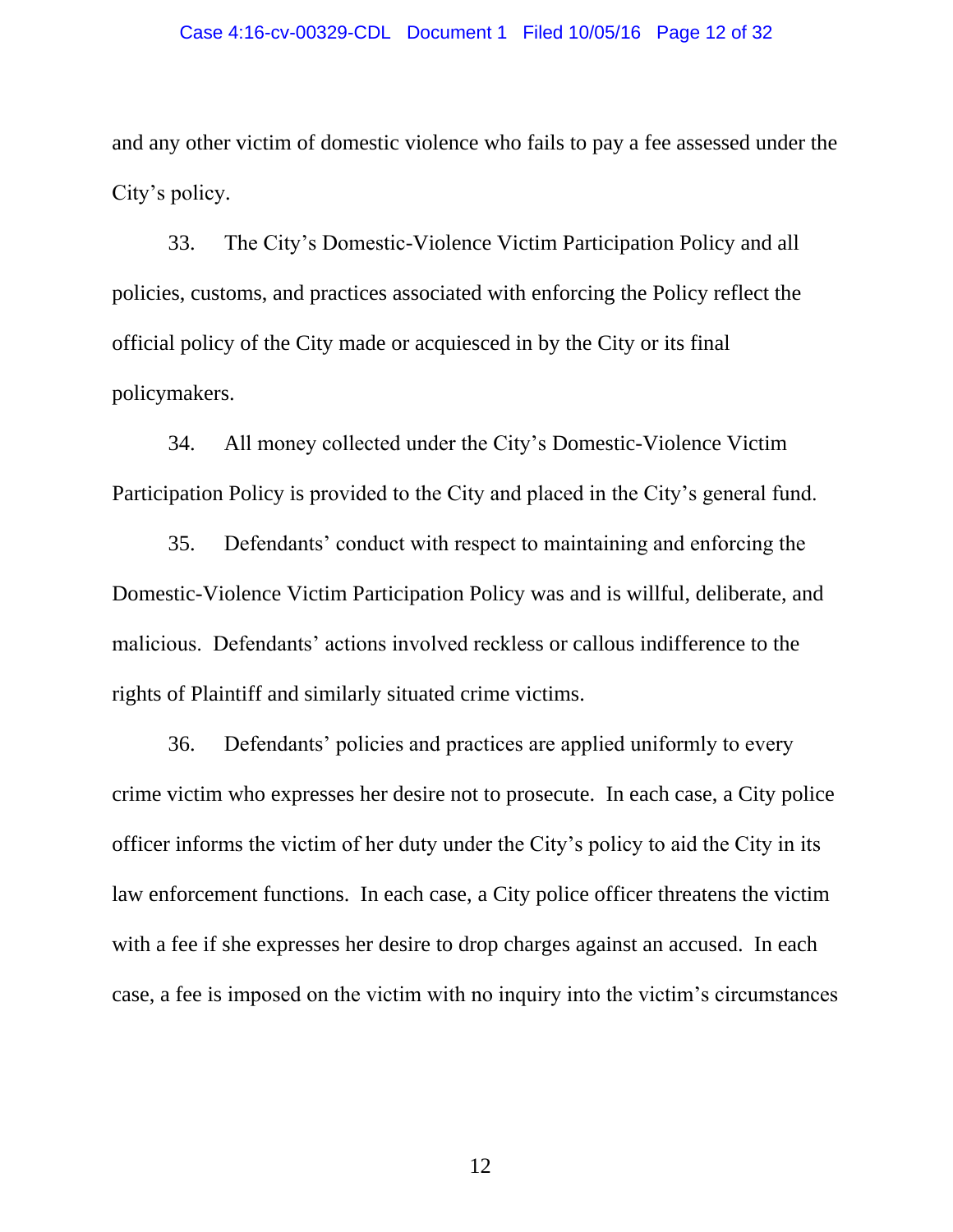or reasons for declining to aid the City's prosecution. And, in each case, the victim is subject to arrest under a summarily issued warrant if she is unable to pay the fee.

### **B. The City's Application of Its Policy to Cleopatra Harrison**

37. Plaintiff Cleopatra Harrison is a 22-year old woman who lives in Columbus, Georgia. Before the events described in this complaint occurred, Harrison had never been to jail, never had problems with the law, and had never been to court before.

38. Harrison has limited income and most or all of what she earns goes toward monthly bills. Since graduating from high school, Harrison has worked as a civilian employee for a cleaning and food-service contractor on Fort Benning. She currently earns approximately \$12 per hour and works unpredictable hours, often under 40 hours per week.

39. In the recent past, Harrison has had to take out loans to pay her rent and utility bills on time. She is currently paying off those loans in addition to her other bills.

40. In June 2016, Harrison was living in an apartment complex on Baker Plaza Drive in Columbus, Georgia.

41. On the evening of June 9, Harrison's then-boyfriend became angry with Harrison because there were dirty dishes in the apartment's kitchen.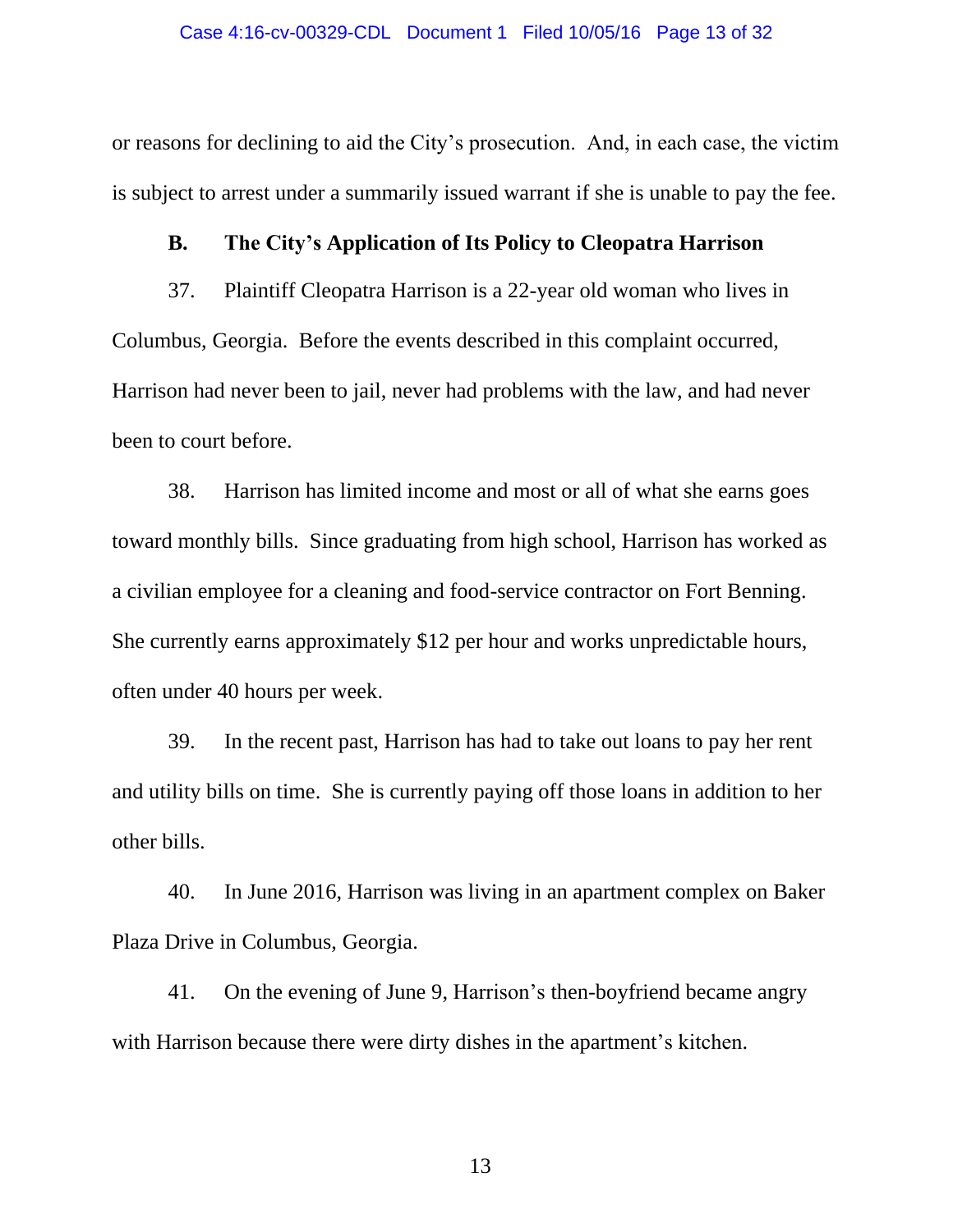42. The boyfriend, believing Harrison was responsible for washing dishes, turned physically violent. He attacked Harrison, throwing her to the floor, grabbing her neck, and punching her. The assault left visible bruises and lacerations on Harrison's neck, face, and upper torso.

43. After the boyfriend left the apartment, Harrison called 9-1-1 but then left for a friend's apartment before police arrived because she feared the boyfriend would return. After Harrison arrived at her friend's apartment, the friend encouraged Harrison to call the police again.

44. On the morning of June 10, Harrison's friend called 9-1-1. Two Columbus Police Department officers responded to the friend's apartment. Harrison informed the officers that the boyfriend had punched and grabbed her neck, and that she hit the boyfriend with a frying pan in self-defense to keep him from killing her.

45. The two officers took photographs of Harrison's injuries. According to a police report, Harrison had "large dark bruises on the front and side of her neck consistent with having been choked" and "swelling to the right side of her forehead as if it had been hit with something or on something." She "also had scratches on her chest and on the back of her neck consistent with having been in a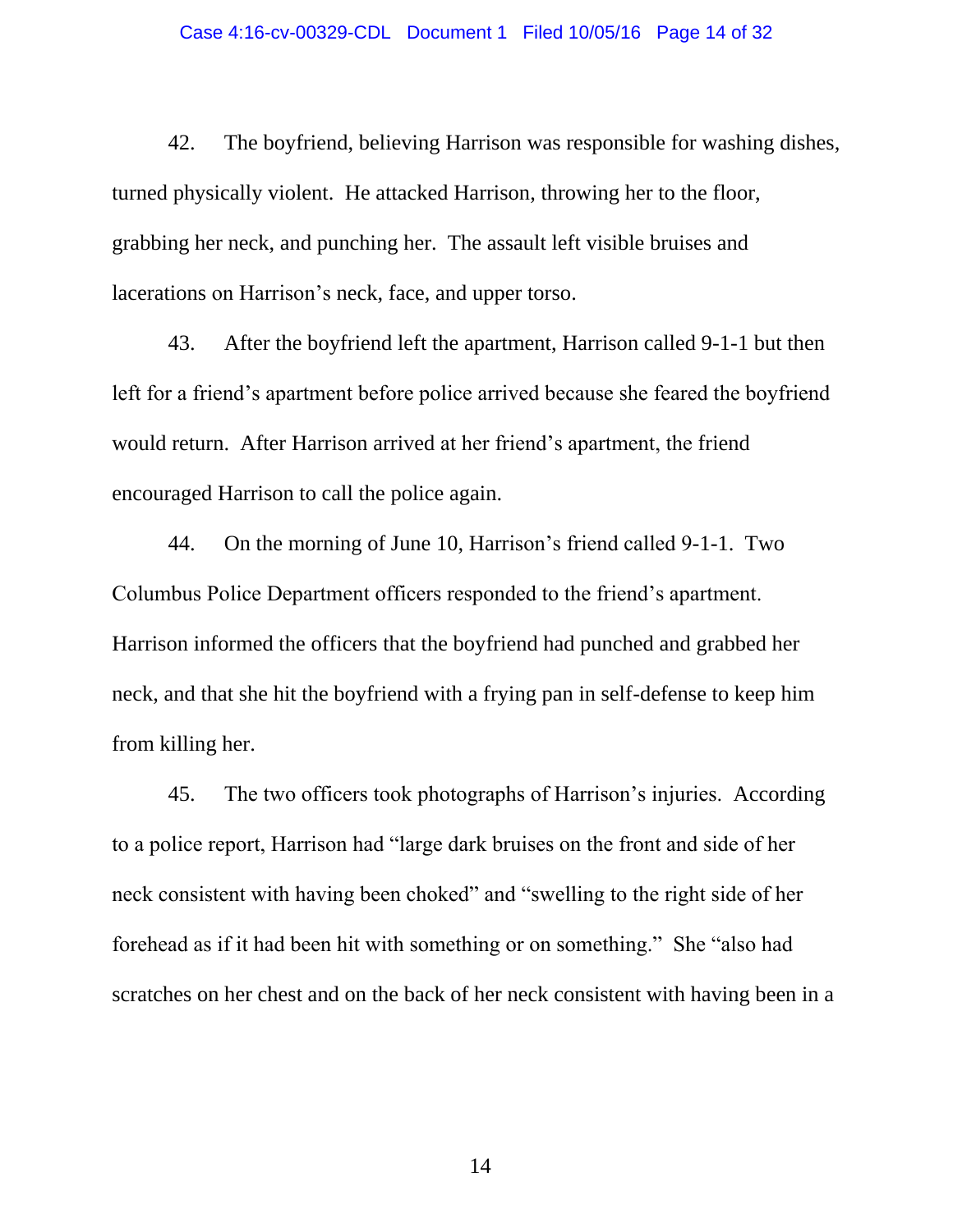#### Case 4:16-cv-00329-CDL Document 1 Filed 10/05/16 Page 15 of 32

struggle." While the photographs were being taken, approximately three other police officers arrived including Defendant Michael Lincoln.

46. One of the officers gave Harrison paperwork about a domestic violence hotline. Harrison informed the officers, including Defendant Lincoln, that she did not want to press charges. The officers informed Harrison that she would still need to appear in court.

47. The officers later arrested Harrison's boyfriend at his place of employment. The boyfriend was charged with aggravated assault, a felony under Georgia law.

48. Harrison contacted the Muscogee County Jail shortly after the officers arrested the boyfriend. Jail personnel informed Harrison that the boyfriend's preliminary hearing would be held on June 14 in the Columbus Recorder's Court.

49. As instructed by officers, Harrison attended the boyfriend's preliminary hearing on June 14. Defendant Lincoln was also present. Before court proceedings began, Harrison advised Defendant Lincoln again that she did not wish to press charges.

50. When the boyfriend's case was called, Defendant Lincoln addressed the judge, Defendant Cielinski, and described the assault on Harrison as well as Harrison's injuries. Defendant Lincoln stated that Harrison had informed him that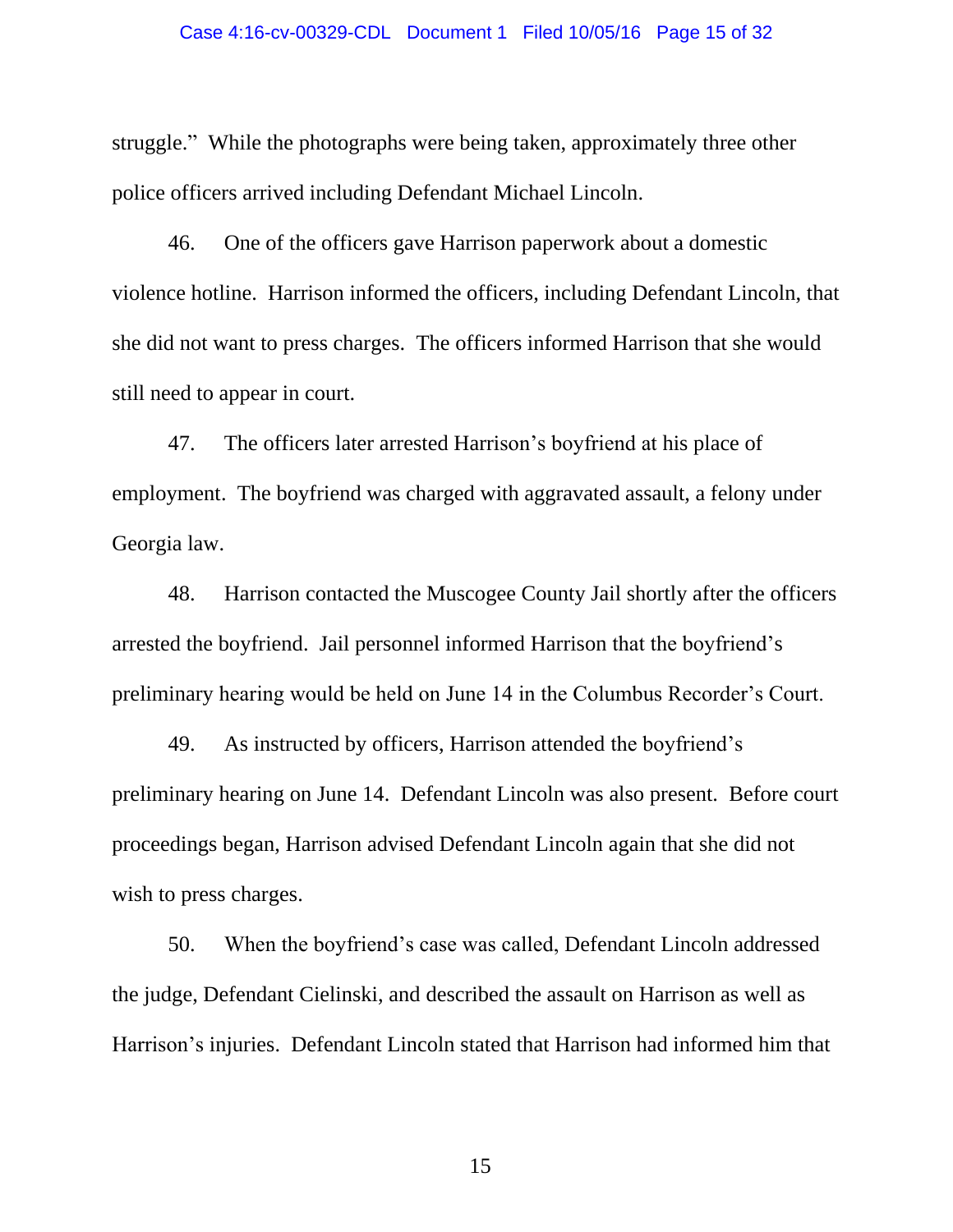#### Case 4:16-cv-00329-CDL Document 1 Filed 10/05/16 Page 16 of 32

her boyfriend had become enraged because Harrison had not done the dishes and "an argument ensued." Lincoln also recounted Harrison's statements to him that the boyfriend threw her on the ground and choked her until she "passed out." Lincoln personally "observed large bruises around [Harrison's] neck consistent with being choked" and "observed scratches to her chest and to her back consistent with having been in an altercation."

51. Defendant Cielinski asked Harrison whether Defendant Lincoln's remarks were true, and Harrison replied that they were. Defendant Cielinski then asked whether there was anything Harrison wanted to add, and Harrison stated that she did not wish to press charges.

52. Defendant Cielinski made no further inquiry into the facts of the case. Instead, Defendant Cielinski asked Defendant Lincoln how much time he spent on the case and whether Lincoln had informed Harrison about "the fee." Defendant Lincoln replied that he had spent two to three hours on the case with three other officers.

53. Defendant Cielinski informed Harrison that there would be "a \$150 assessment since you now want to dismiss the case."

54. Consistent with the City's official policy, Defendant Cielinski did not find that Harrison's original report to police was unfounded and malicious when he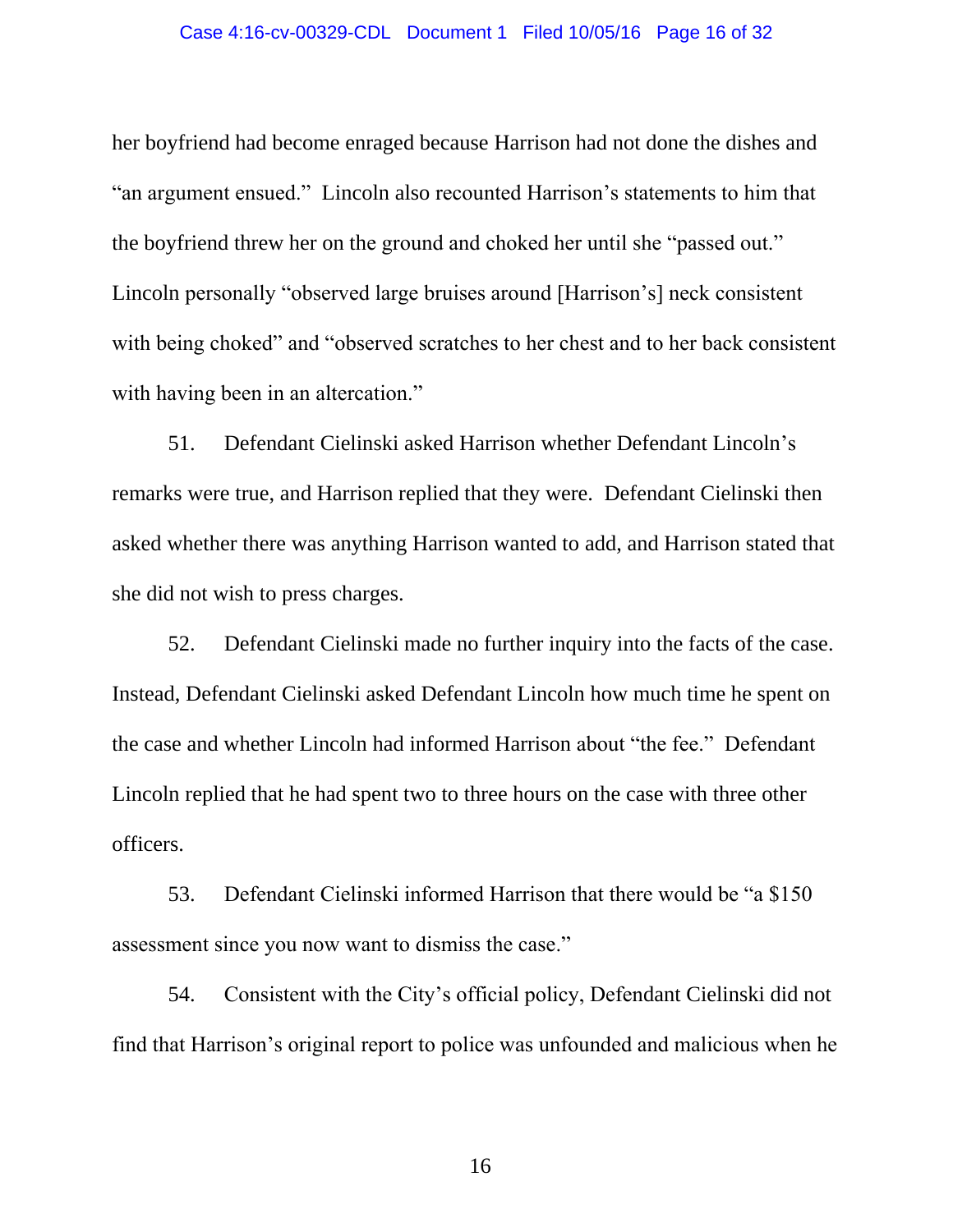set a \$150 fee. Nor was there any basis for Defendant Cielinski to find Harrison's report unfounded and malicious, as Harrison specifically affirmed her earlier report when Defendant Cielinski questioned her about the facts. Rather, the fee was imposed solely due to Harrison's statement that she did not wish to assist with the prosecution.

### **C. Unlawful Arrest and Prosecution of Harrison for Expressing Her Desire Not to Assist with Prosecution**

55. After Defendant Cielinski imposed the \$150 fee, Harrison left the courtroom and visited the clerk's office outside of the courtroom. Harrison advised a worker in the clerk's office window that she could not afford to pay \$150 that day. Harrison was given a form signed by Defendant Cielinski that required her to pay \$150 by June 21, 2016, or else a warrant would be issued for her arrest.

56. As Harrison walked away from the clerk's window, Defendant Lincoln grabbed her, shoved her against a wall, and handcuffed her.

57. Defendant Lincoln then led Harrison to a police cruiser parked outside. Defendant Lincoln placed Harrison into the back of the cruiser while he sat in the front. He told Harrison that he was charging her with providing false information to a law enforcement officer in violation of a City ordinance. Defendant Lincoln told Harrison that it was "not a real charge" and was only punished by a fine.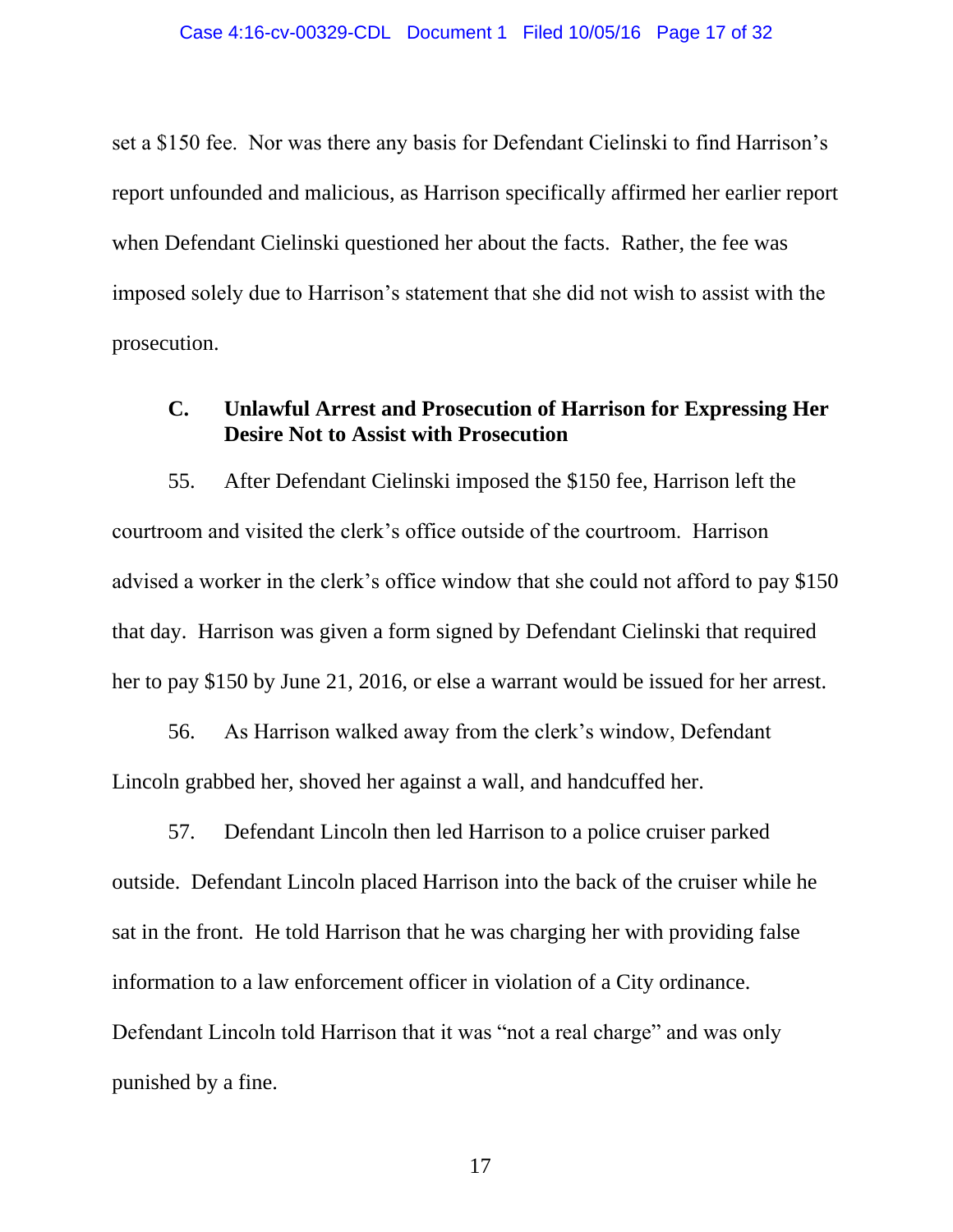58. Defendant Lincoln's arrest report narrative stated in its entirety: "Subject lied to me on scene, then admitted it in court." Lincoln provided no information to support the charge of "false information," either in his arrest report or in court. Neither the arrest report nor the audio recording of the hearing provide any evidentiary support for Lincoln's charge.

59. When Defendant Lincoln arrested Harrison, he had no arguable basis for believing that Harrison had in fact been untruthful either on the scene or in court. Lincoln had himself observed Harrison's injuries contemporaneously with Harrison's report to police and testified to having observed them in court. Defendant Lincoln's sole reason for arresting Harrison was to punish her for expressing her wish not to participate in prosecuting her boyfriend.

60. When Defendant Lincoln arrested Harrison, he claimed that she had provided unspecified "fake information" to him four days earlier when police officers initially responded to her report of the assault. If Defendant Lincoln had sought an arrest warrant from an impartial judicial officer and testified truthfully about Harrison's conduct, the judicial officer would not have issued an arrest warrant because Harrison had committed no crime.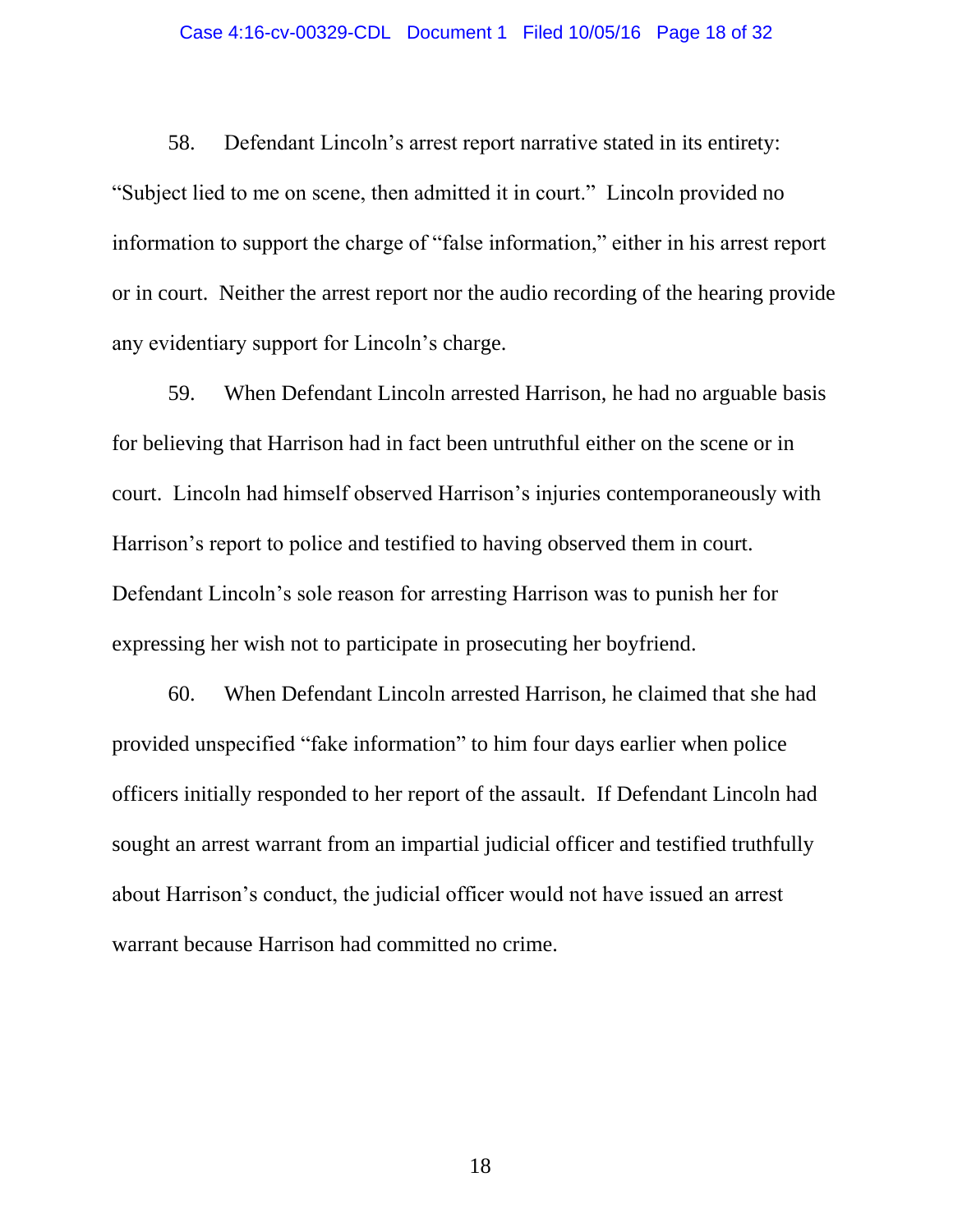61. Defendant Lincoln had ample time to obtain an arrest warrant from an impartial judicial officer and had no arguable reason to believe that an immediate arrest was necessary.

62. While Harrison was in jail, her boyfriend paid \$212.50 to the Recorder's Court clerk to get Harrison out of jail. Upon information and belief, the Recorder's Court applied the boyfriend's \$212.50 payment to Harrison's fine. Harrison was never given notice of any hearing date in connection with the false information charge. Harrison was not informed in any way that she could challenge the false information charge. After Harrison's boyfriend bonded her out of jail, the Recorder's Court then closed Harrison's case.

63. Under Georgia law, there is no procedure for challenging a fine, fee, or assessment that has already been paid.

### **D. Risk of Defendants' Policy Being Applied to Harrison in the Future**

64. Harrison is imminently likely to be harmed by the Domestic-Violence Victim Participation policy in the near future.

65. The City's policy is applied uniformly and indiscriminately to victims of domestic violence. For example, in May 2016, police found a woman incoherent on the side of a road after her boyfriend beat her over the head with a handgun. As instructed by City police officers, the woman appeared in court for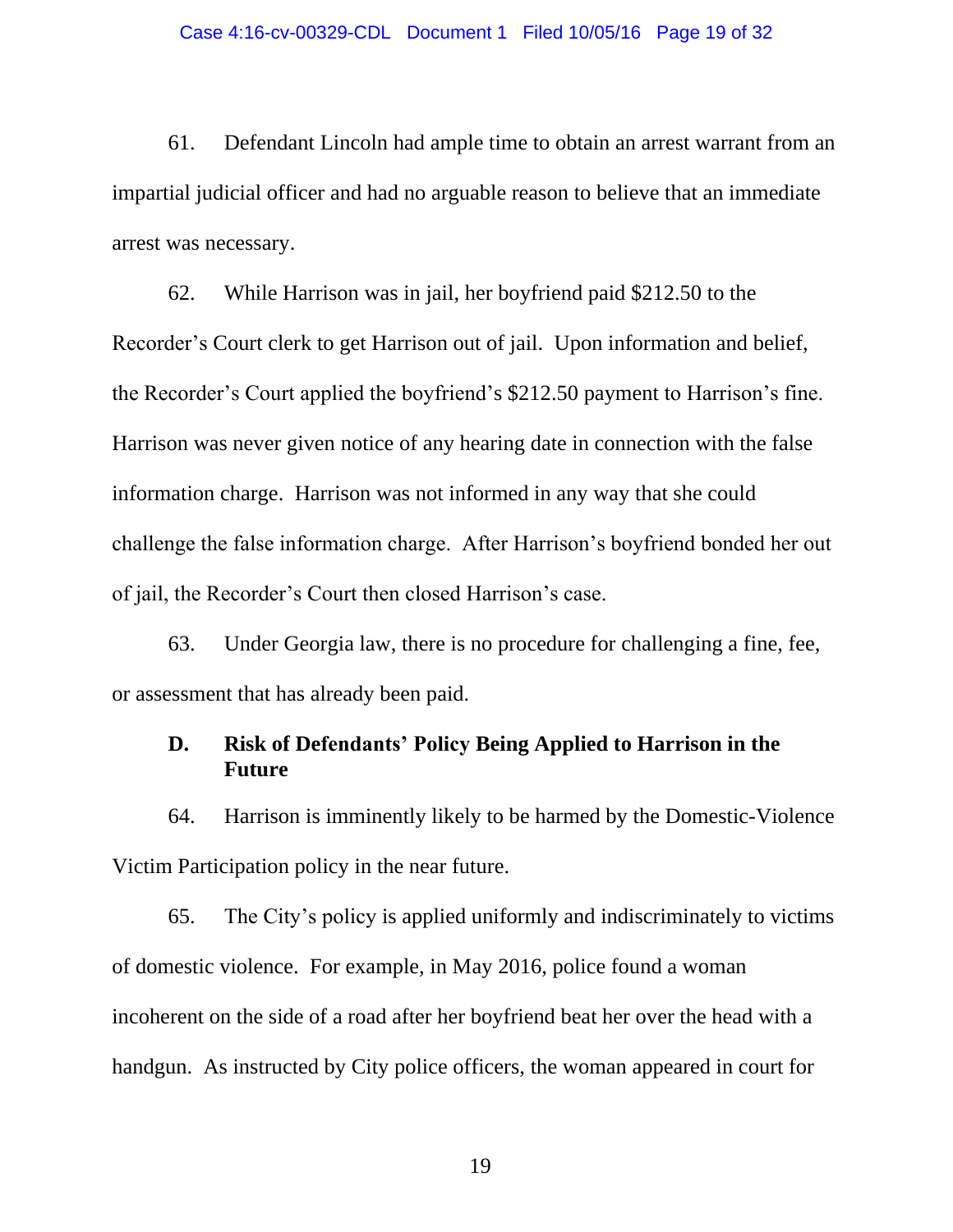#### Case 4:16-cv-00329-CDL Document 1 Filed 10/05/16 Page 20 of 32

her boyfriend's preliminary hearing. Although the woman was not responsible for police involvement in the incident, Defendant Cielinski imposed a \$200 fee on her when she expressed her preference for dropping the charges.

66. In July 2016, a woman was having an argument with her boyfriend in their apartment. During the argument, the woman's finger was fractured. An unknown person called police due to the disturbance. When the woman appeared in court and asked that the charges be dismissed, Defendant Cielinski imposed a fee of approximately \$200.

67. In March 2016, a woman appeared at a preliminary hearing for her boyfriend, who was accused of poking the woman in the eye and stealing her debit card. The woman affirmed all of the facts that she reported to police officers but expressed her view that she did not want to "go forward with the charges." Defendant Cielinski imposed a \$125 fee.

68. Harrison expects to show that domestic violence is a pervasive problem that affects countless women. Studies show that domestic violence is so widespread that women face the greatest risk of violence when they are inside of their own homes.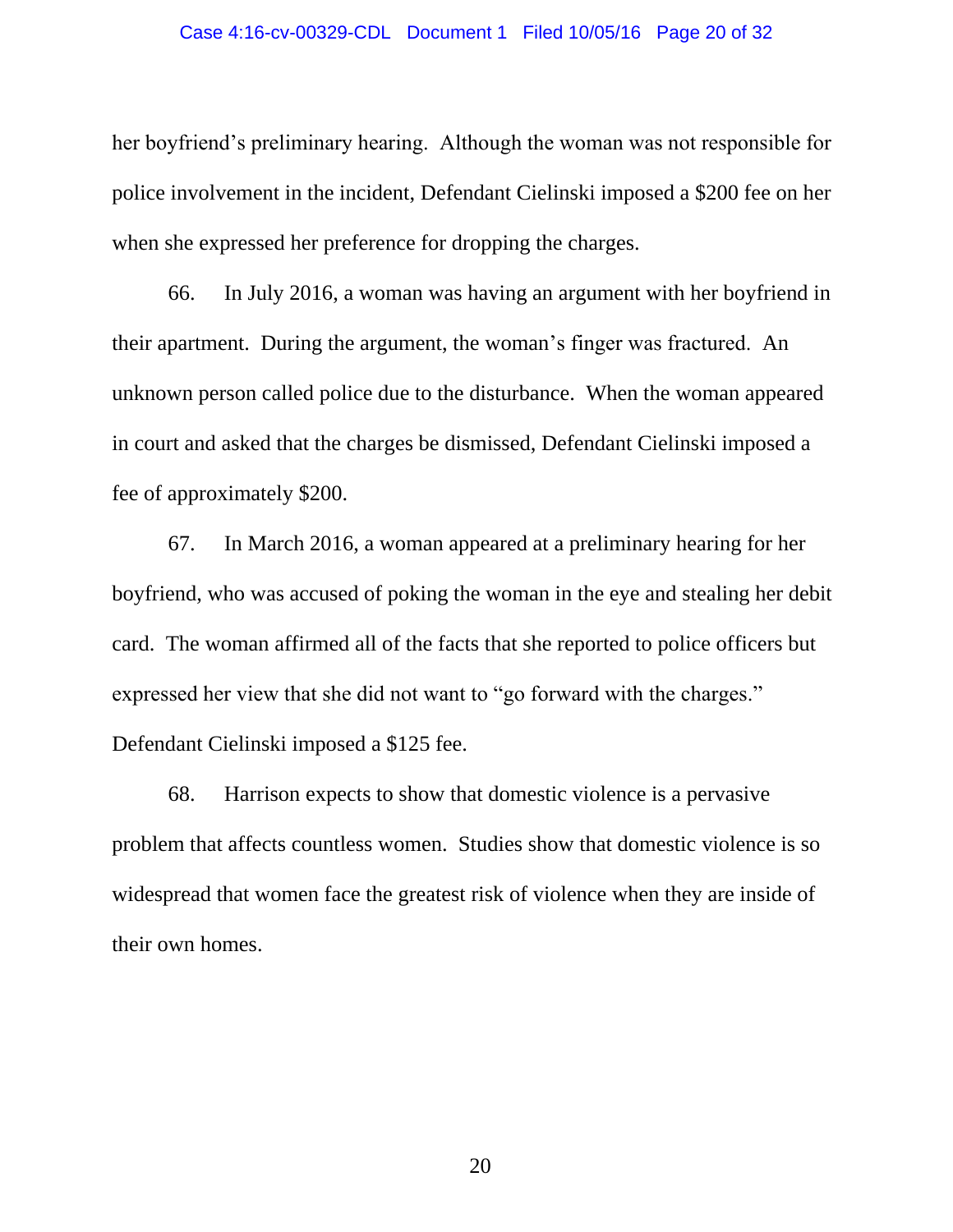69. Harrison expects to show that domestic violence is likely to recur. Studies show that it takes an average of seven incidents of abuse before a person experiencing domestic violence leaves the abuser.

70. Harrison is likely to experience domestic violence in the near future. The City's policy harms Harrison by deterring her from contacting police to intervene in an act of domestic violence, by forcing her to participate fully in any prosecution that follows from contacting police, and by charging her a fee for expressing her desire not to be involved in a prosecution.

71. Harrison currently faces an imminent threat of arrest under the City's policy as described herein.

#### **CLASS ACTION ALLEGATIONS**

72. Plaintiff brings this class action pursuant to Rule 23 of the Federal Rules of Civil Procedure on behalf of herself and a class of similarly situated persons affected during the pendency of this lawsuit and in the future.

73. Plaintiff will seek to certify a class defined as follows: "All persons who paid money to the City under Section 2-15.2(1) of the Columbus, Georgia, Code of Ordinances during the four-year period preceding the filing of this lawsuit, whose fees were assessed without inquiry into whether their complaints of violence against them were unfounded and malicious."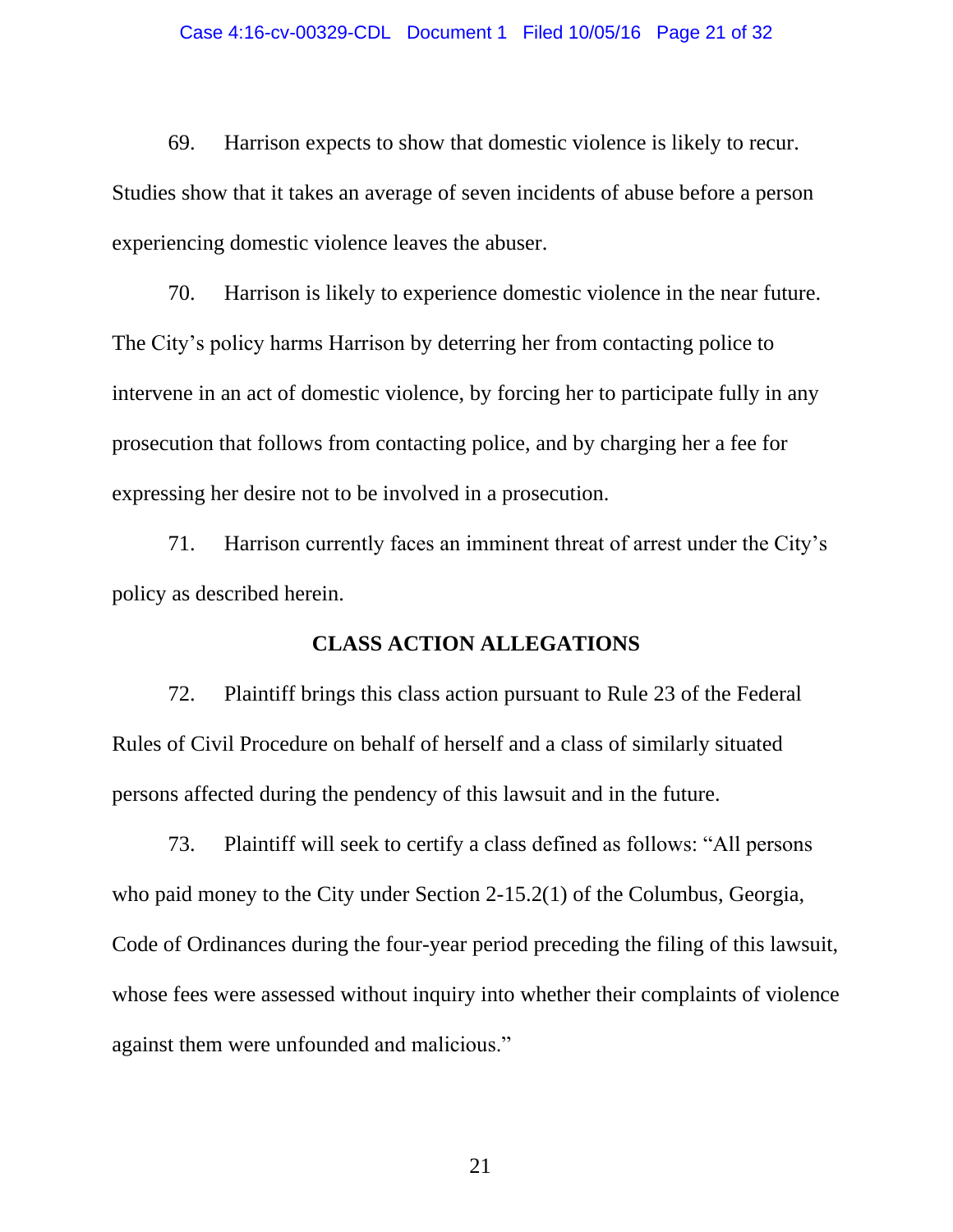- 74. Plaintiff meets the requirements of Rule 23(a) in that:
	- a) The class is so numerous that joinder of all members is impracticable. Plaintiff expects to show that the class consists of hundreds of persons who have been forced to pay money to the City for expressing the desire not to prosecute a criminal case.
	- b) There are questions of law and fact common to the class concerning the constitutionality and lawfulness of the policies challenged in this complaint. Common questions include:
		- 1) Whether Defendants had any lawful basis for summarily imposing fees on crime victims.
		- 2) Whether Defendants' policies and practices infringe the First Amendment rights of crime victims.
		- 3) Whether Defendants' policies and practices infringe the Due Process and Equal Protection Clauses of the Fourteenth Amendment.
		- 4) Whether Defendants' practice of summarily arresting or threatening to arrest any domestic-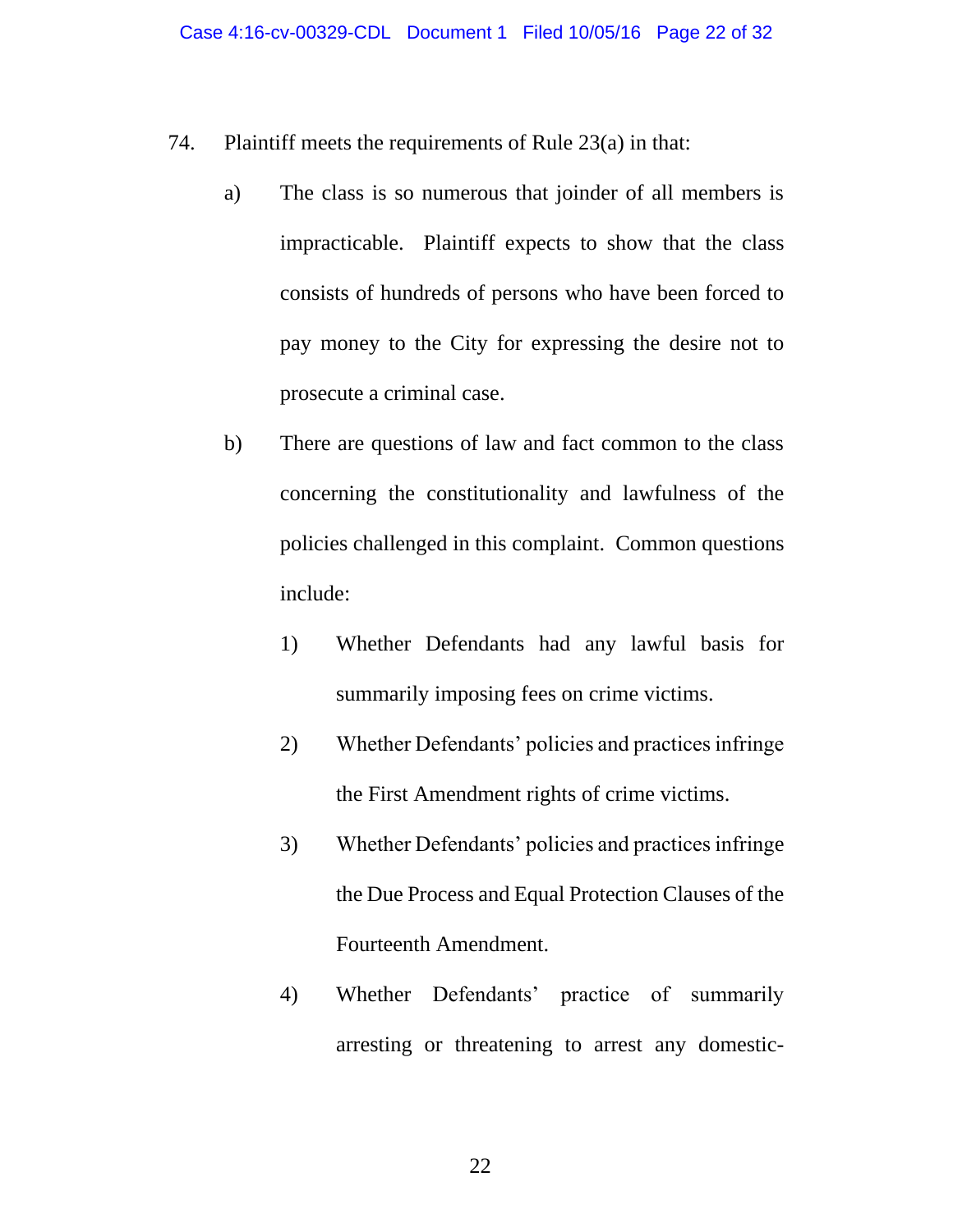violence victim who fails to pay the fees violates state and federal law.

- c) The policies challenged in this action apply with equal force to Plaintiff and all members of the class so that the claims of Plaintiff are typical of those of the class.
- d) Plaintiff will fairly and adequately protect the interests of the class. Plaintiff possesses the requisite personal interest in the subject matter of the lawsuit and has no interests adverse to other class members. Plaintiff is represented by attorneys at the Southern Center for Human Rights, a nonprofit organization with experience in complex class action litigation.

75. The class meets the requirements of Rule 23(b)(2) in that the Defendants acted or refused to act on grounds that apply generally to each class, so that final injunctive relief or corresponding declaratory relief is appropriate respecting the class as a whole. Any monetary relief sought is incidental to the claims for injunctive relief.

76. The class meets the requirements of Rule 23(b)(3) because common questions of law and fact predominate over questions affecting individual class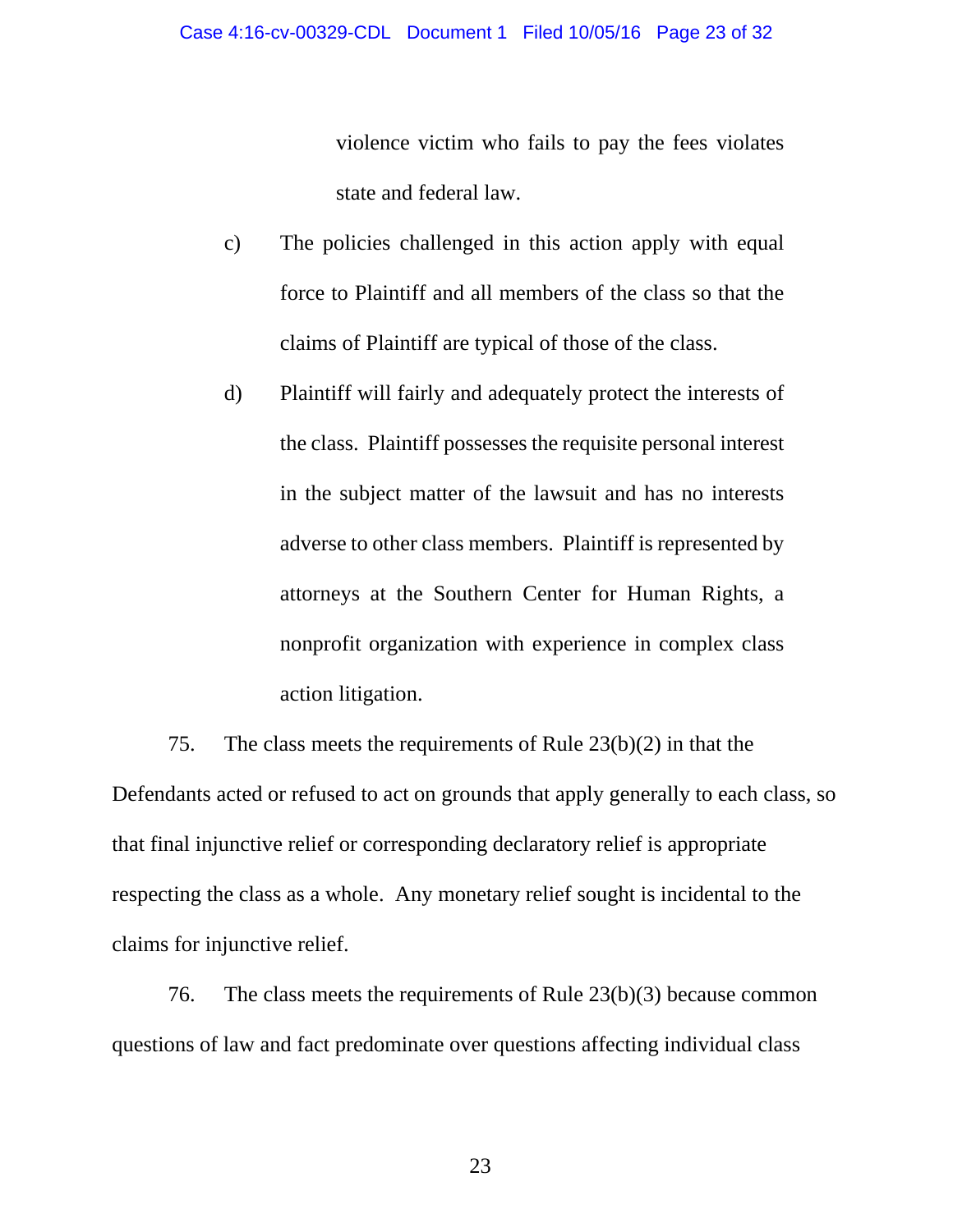members. A class action is superior to any other method of adjudicating this dispute because hundreds of people are subjected to the illegal policies described in this complaint, but few are likely to have the time, legal acumen, and resources to pursue the claims at issue in this case on their own.

### **CLAIMS FOR RELIEF**

#### **COUNT ONE**

## **VIOLATIONS OF THE FOURTEENTH AMENDMENT DUE PROCESS CLAUSE**

### **(against all Defendants)**

77. Plaintiff incorporates herein and re-alleges, as if fully set forth herein, all factual allegations of paragraphs 1-5 and 8-71.

78. Defendants' policies and practices deprive Plaintiff and other crime victims of liberty and property interests without due process of law by failing to provide adequate notice or an opportunity to be heard before assessing fees on crime victims who express their desire not to prosecute a criminal case.

79. Defendants' policies and practices deprive Plaintiff and other crime victims of liberty and property interests without due process of law by granting standardless discretion to City officials to assess fees on crime victims who express their desire not to prosecute a criminal case.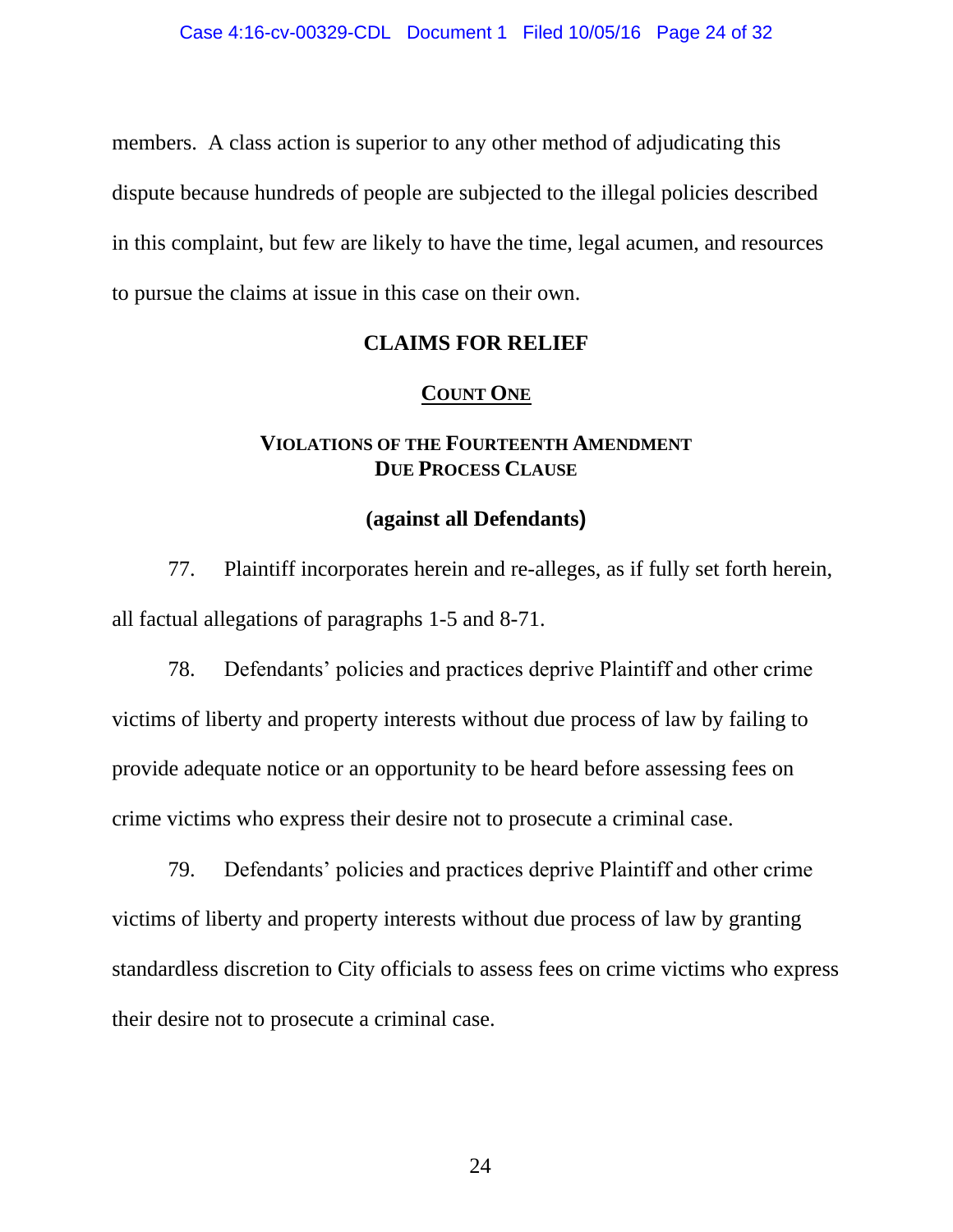80. Defendants' policies and practices deprive Plaintiff and other crime victims of liberty and property interests without due process of law by subjecting Plaintiff and others to summary arrest for failure to pay victim fees, without any inquiry into ability to pay or consideration of alternatives to incarceration.

## **COUNT TWO**

### **VIOLATIONS OF THE FOURTEENTH AMENDMENT EQUAL PROTECTION CLAUSE**

#### **(against all Defendants)**

81. Plaintiff incorporates herein and re-alleges, as if fully set forth herein, all factual allegations of paragraphs 1-5 and 8-71.

82. Defendants' policies and practices harm Plaintiff and other crime victims by treating similarly situated crime victims differently without any rational basis for the disparate treatment.

83. Defendants' policies and practices harm Plaintiff and other crime victims by treating similarly situated crime victims differently for the impermissible purpose of punishing crime victims for their lack of enthusiasm concerning a prosecution.

84. Defendants' policies and practices harm Plaintiff and other crime victims because Plaintiff and others are subject to summary incarceration for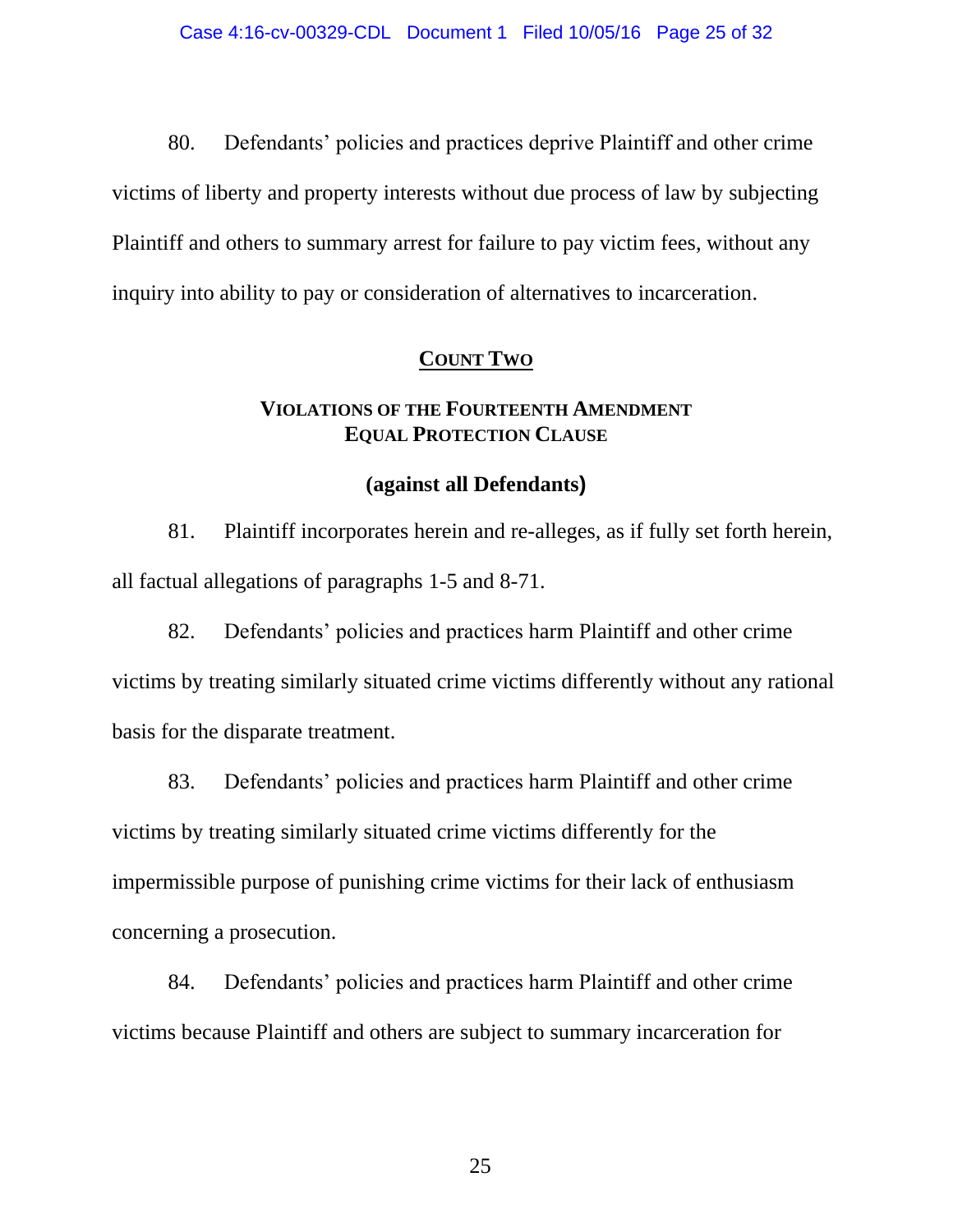failure to pay victim fees, without any inquiry into ability to pay or consideration of alternatives to incarceration.

## **COUNT THREE**

## **VIOLATIONS OF THE FIRST AMENDMENT FREE SPEECH AND PETITION CLAUSES**

## **(against all Defendants)**

85. Plaintiff incorporates herein and re-alleges, as if fully set forth herein, all factual allegations of paragraphs 1-5 and 8-71.

86. Expressions of opinion about whether or not a person should be prosecuted by the government involve core political speech. Defendants' policies and practices punish Plaintiff and other crime victims who express a desire not to prosecute a particular person accused of crime.

87. A crime victim's decision about whether or not to actively assist the government in the prosecution of a particular person accused of crime implicates victims' protected associational rights. Defendants' policies and practices punish Plaintiff and other crime victims who choose not to associate with City law enforcement officials and prosecutors.

88. A crime victim's right to petition the government for redress includes a corresponding right to decide for herself whether to exercise that right.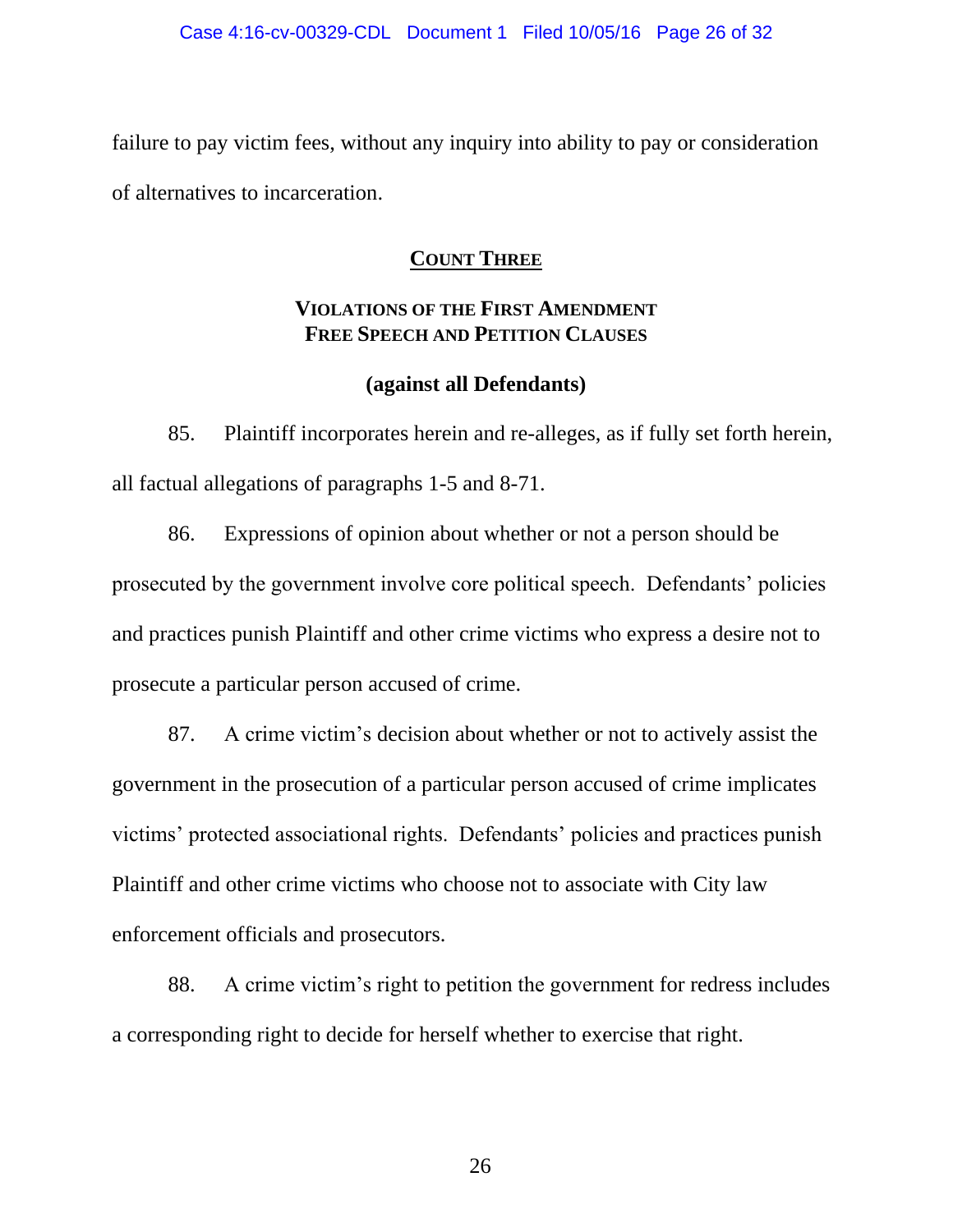Defendants' policies and practices infringe the right of Plaintiff and other crime victims by punishing them for failing to participate in criminal prosecutions.

### **COUNT FOUR**

#### **VIOLATION OF THE FOURTH AMENDMENT**

#### **(against Defendant Lincoln)**

89. Plaintiff incorporates herein and re-alleges, as if fully set forth herein, all factual allegations of paragraphs 1-5 and 8-71.

90. When Defendant Lincoln arrested Plaintiff, there were no objective facts and circumstances that would arguably lead a prudent person to believe that Plaintiff had committed a crime. Therefore, Defendant Lincoln's seizure of Plaintiff was objectively unreasonable.

91. When Defendant Lincoln arrested Plaintiff, the purported "crime" had been committed days earlier and Defendant Lincoln had "'ample opportunity to procure a warrant' between the time of the commission of the offenses and the arrests." *Herren v. Bowyer*, 850 F.2d 1543, 1547 (11th Cir. 1988). Therefore, Defendant Lincoln's seizure of Plaintiff was objectively unreasonable.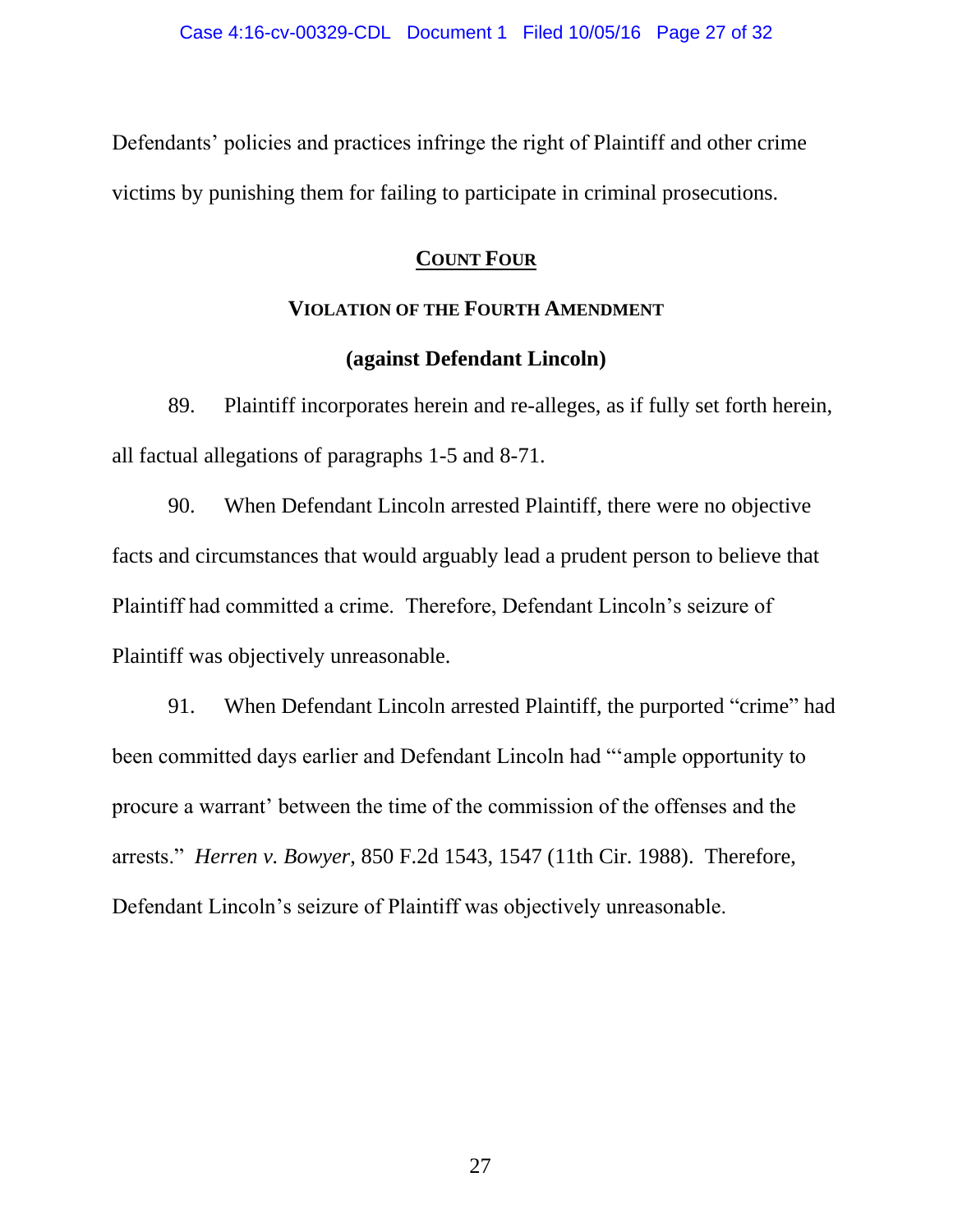### **COUNT FIVE**

### **FALSE IMPRISONMENT O.C.G.A. § 51-7-20**

#### **(against Defendant Lincoln)**

92. Plaintiff incorporates herein and re-alleges, as if fully set forth herein, all factual allegations of paragraphs 1-5 and 8-71.

93. Defendant Lincoln's arrest of Plaintiff was unlawful because he acted without probable cause and arrested Plaintiff maliciously and for the purpose of causing Plaintiff harm. As a result, Plaintiff was unlawfully detained and deprived of her liberty.

94. Defendant Lincoln's arrest of Plaintiff was unlawful because he had time to seek a warrant and failed to do so maliciously and for the purpose of causing Plaintiff harm. *See, e.g.*, *Yancey v. Fidelity & Cas. Co of N.Y.*, 100 S.E.2d 653, 656 (Ga. 1957). As a result, Plaintiff was unlawfully detained and deprived of her liberty.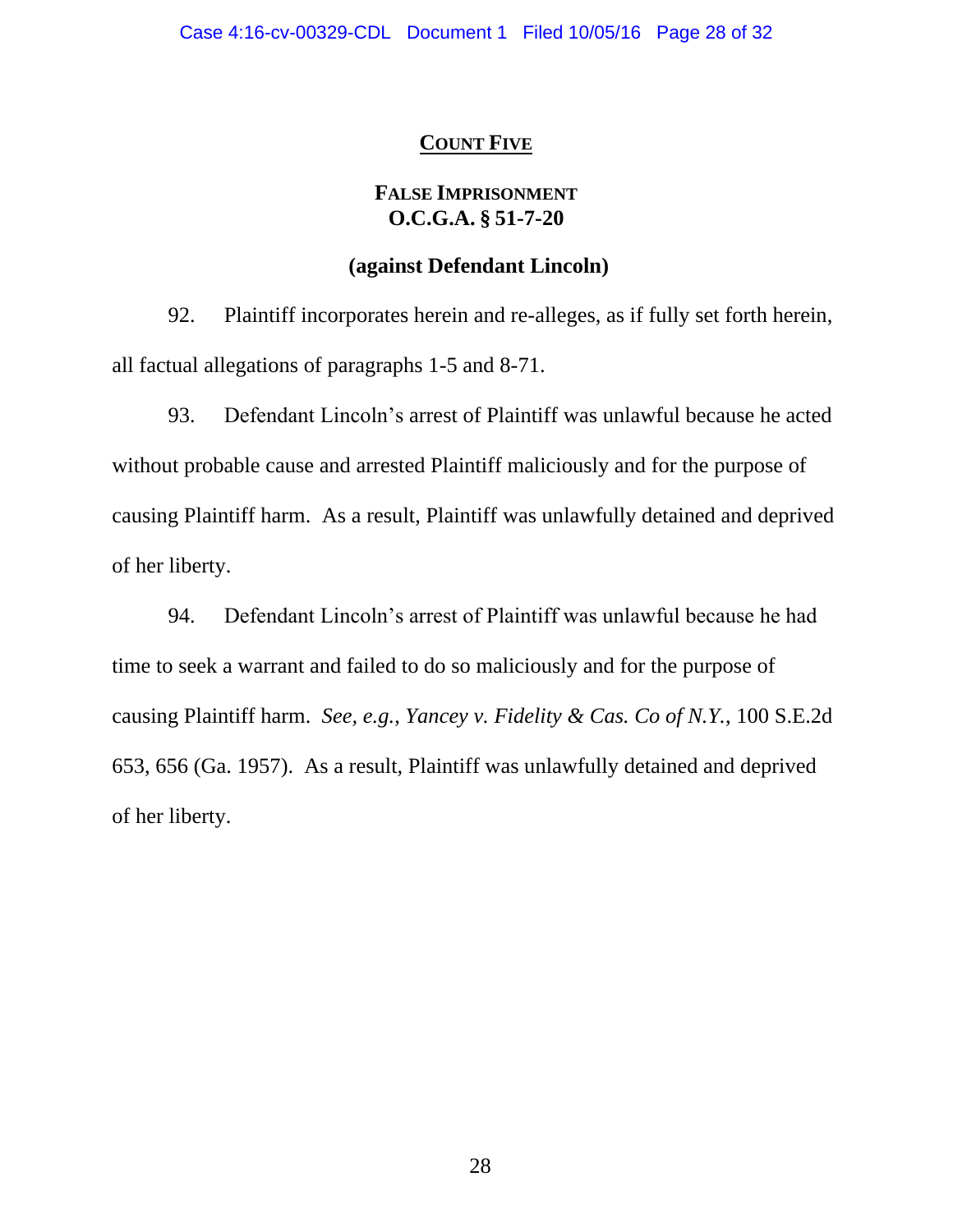# **COUNT SIX**

## **MALICIOUS PROSECUTION O.C.G.A. § 51-7-40**

## **(against Defendant Lincoln)**

95. Plaintiff incorporates herein and re-alleges, as if fully set forth herein, all factual allegations of paragraphs 1-5 and 8-71.

96. Defendant Lincoln initiated a criminal prosecution of Plaintiff for

allegedly giving false information. The prosecution was carried on maliciously and without any probable cause. The prosecution injured Plaintiff by causing her to be unlawfully detained and fined.

# **COUNT SEVEN**

# **CONVERSION O.C.G.A. § 51-10-1**

# **(against Defendant Columbus Consolidated Government)**

97. Plaintiff incorporates herein and re-alleges, as if fully set forth herein, all factual allegations of paragraphs 1-5 and 8-71.

98. The City has unlawfully interfered with the right of Plaintiff and similarly situated crime victims to retain possession of their money by taking it from them under Section 2-15.2(1) of the Columbus, Georgia, Code of Ordinances.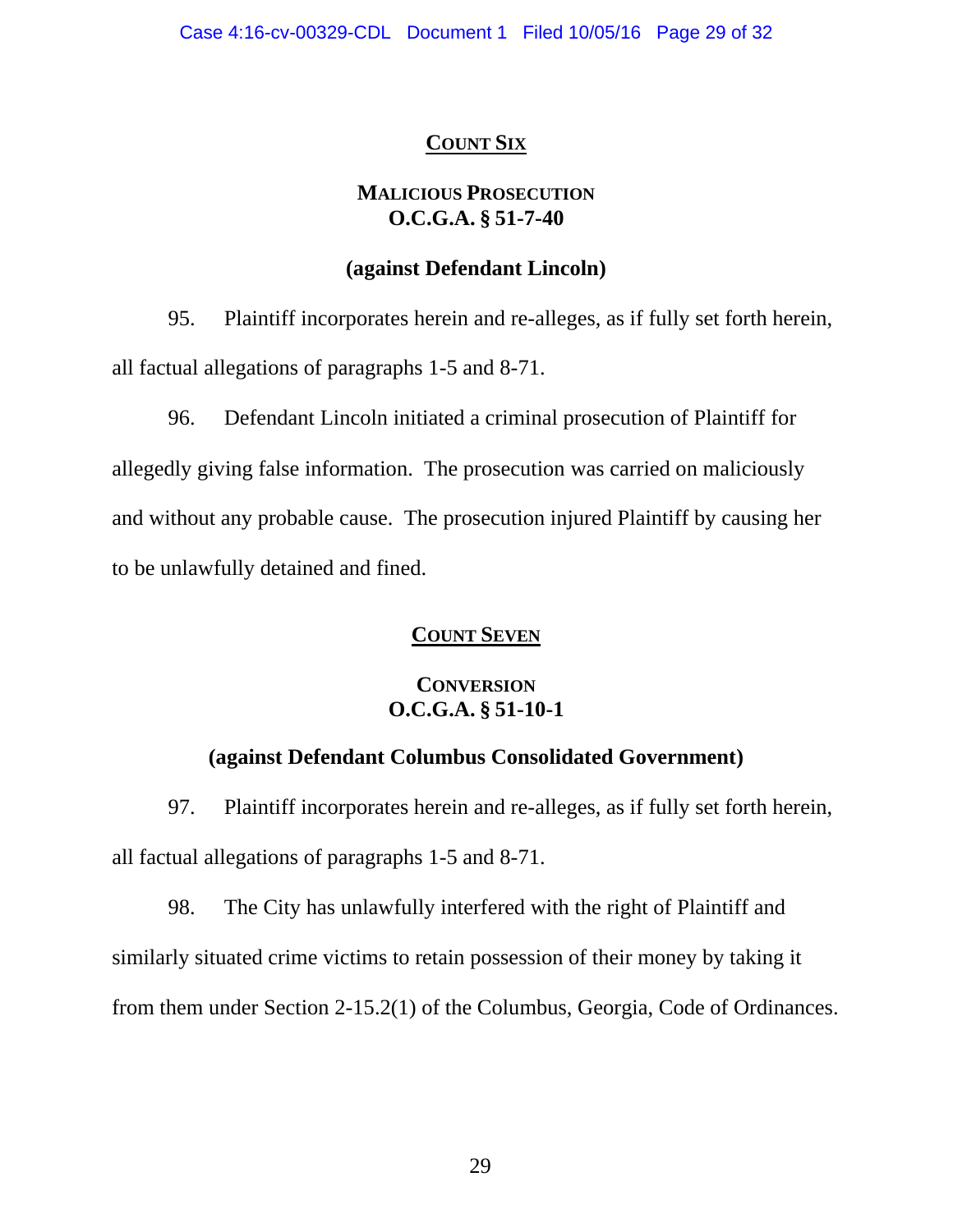## **COUNT EIGHT**

## **UNJUST ENRICHMENT**

## **(against Defendant Columbus Consolidated Government)**

99. Plaintiff incorporates herein and re-alleges, as if fully set forth herein, all factual allegations of paragraphs 1-5 and 8-71.

100. The City unlawfully collected fees from Plaintiff and similarly situated crime victims under Section 2-15.2(1) of the Columbus, Georgia, Code of Ordinances. Allowing the City to retain the money of Plaintiff and other crime victims would unjustly enrich the City at Plaintiff's expense.

## **COUNT NINE**

# **MONEY HAD AND RECEIVED**

## **(against Defendant Columbus Consolidated Government)**

101. Plaintiff incorporates herein and re-alleges, as if fully set forth herein, all factual allegations of paragraphs 1-5 and 8-71.

102. The City is unlawfully holding the money of Plaintiff and similarly situated crime victims under circumstances where equity and good conscience demand return of the money.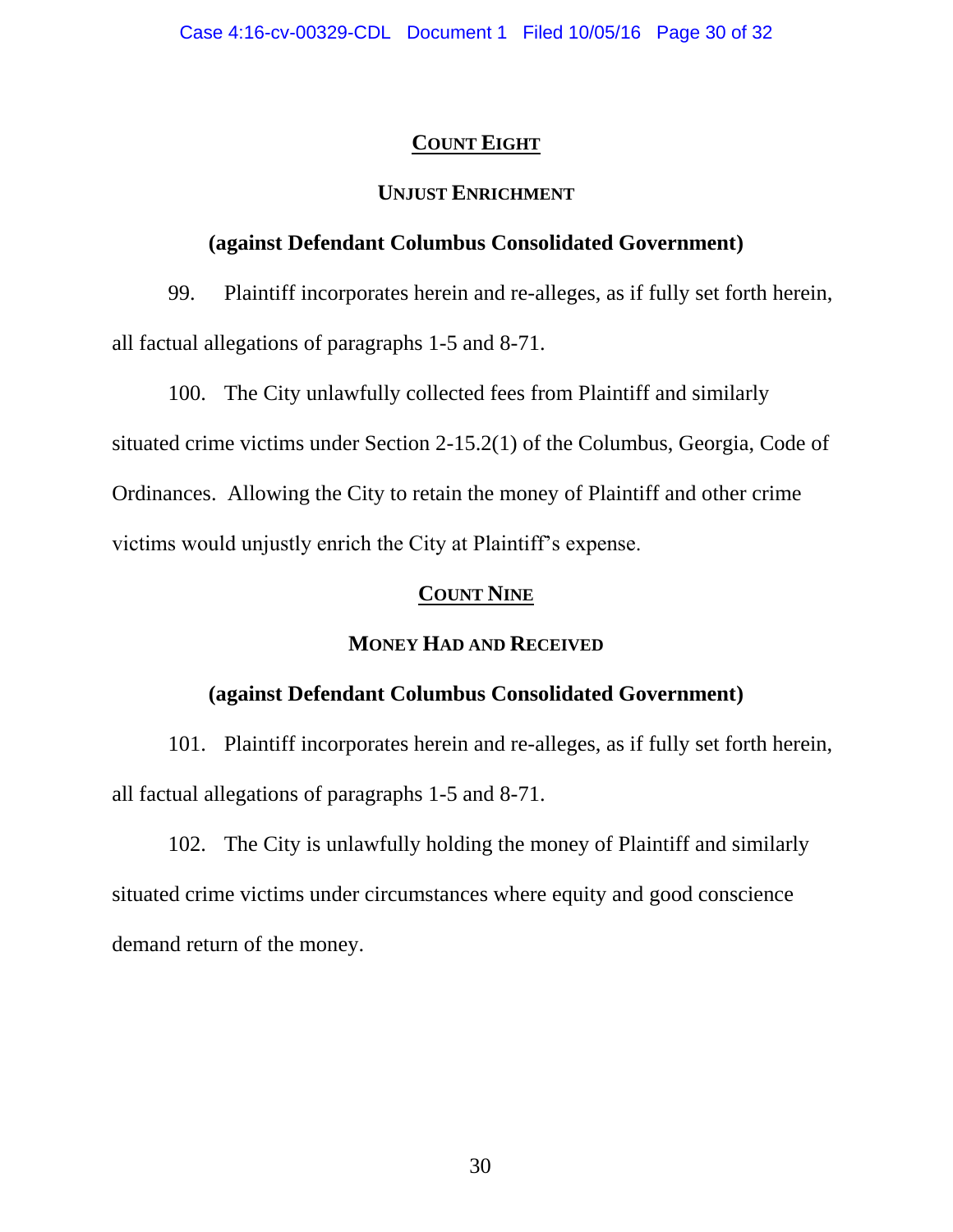## **PRAYER FOR RELIEF**

On the basis of the foregoing, Plaintiff respectfully prays that this Court:

- 1. Assume jurisdiction over this action;
- 2. Certify this case as a class action;
- 3. Award Plaintiff and members of the class compensatory, nominal, and punitive damages, as permitted by law;
- 4. Declare that Defendants' conduct violated the constitutional rights of Plaintiff and similarly situated crime victims;
- 5. Preliminarily and permanently enjoin Defendants' unconstitutional conduct;
- 6. Award costs and reasonable attorney fees under 42 U.S.C. § 1988 and other applicable law.

Respectfully submitted,

/s/ Sarah Geraghty Sarah Geraghty Georgia Bar No. 291393 Ryan Primerano Georgia Bar No. 404962 SOUTHERN CENTER FOR HUMAN RIGHTS 83 Poplar Street NW Atlanta, Georgia 30303 (404) 688-1202 (404) 688-9440 (fax) sgeraghty@schr.org

Mark C. Post Georgia Bar No. 585575 HARP, POYDASHEFF, POST & SOWERS, LLC